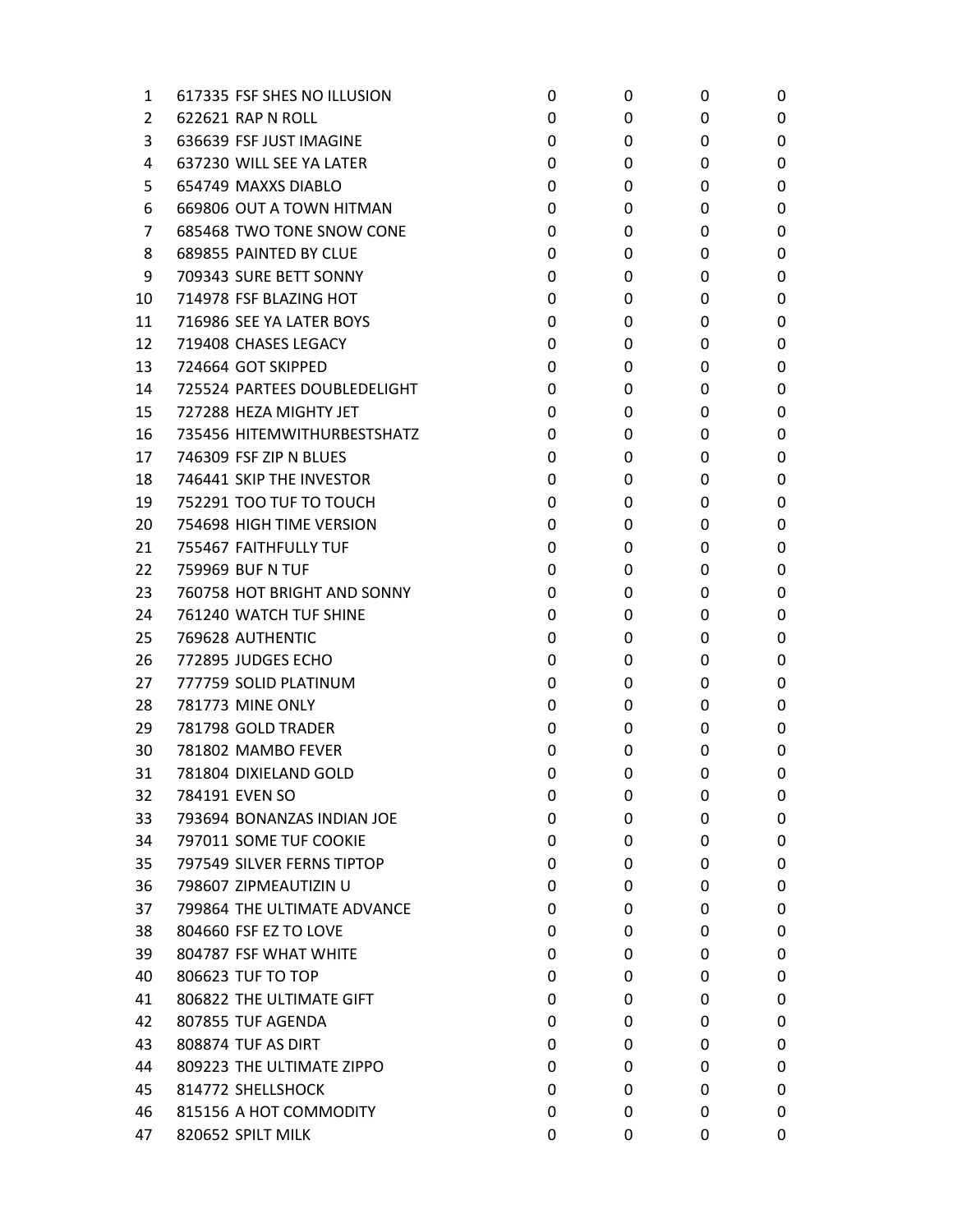| 48 | 822681 DAZZLIN WILLIAM BAR   | 0 | 0   | 0   | 0 |
|----|------------------------------|---|-----|-----|---|
| 49 | 823198 DOCS RADIOACTIVE      | 0 | 0   | 0   | 0 |
| 50 | 825028 THE ULTIMATE GAME     | 0 | 0   | 0   | 0 |
| 51 | 828824 HONEY PINE BEAR       | 0 | 0   | 0   | 0 |
| 52 | 828826 HEZA GERMAN BEAR      | 0 | 0   | 0   | 0 |
| 53 | 829208 CASH QUIXOTE BEAR     | 0 | 0   | 0   | 0 |
| 54 | 833559 TUF CHUTE             | 0 | 0   | 0   | 0 |
| 55 | 835145 INTENSELY RARE RAPPER | 0 | 0   | 0   | 0 |
| 56 | 836761 VALENTINE ALLURE      | 0 | 0   | 0   | 0 |
| 57 | 837093 MR FANCY SHEIK        | 0 | 0   | 0   | 0 |
| 58 | 838512 TUF MS SPECIAL T      | 0 | 0   | 0   | 0 |
| 59 | 839469 MR ULTIMATE SHINE     | 0 | 0   | 0   | 0 |
| 60 | 839675 TRIPLE B FARM NOKOMIS | 0 | 0   | 0   | 0 |
| 61 | 840083 HALF DIRTY ALL FANCY  | 0 | 0   | 0   | 0 |
| 62 | 840101 THE ULTIMATE ARRAY    | 0 | 0   | 0   | 0 |
| 63 | 840305 KATRINA BREEZE        | 0 | 0   | 0   | 0 |
| 64 | 841141 PEPPYS CLASSIC MEADOW | 0 | 0   | 0   | 0 |
| 65 | 842970 TO TUF TO SKIP A STAR | 0 | 0   | 0   | 0 |
| 66 | 842972 TOO TUF TO ZIP        | 0 | 0   | 0   | 0 |
| 67 | 843623 DIAMOND IN THE ROSE   | 0 | 0   | 0   | 0 |
| 68 | 844990 THE ULTIMATE LOPER    | 0 | 0   | 0   | 0 |
| 69 | 845179 TUF VERSION           | 0 | 0   | 0   | 0 |
| 70 | 845181 TUF SPECIAL T         | 0 | 0   | 0   | 0 |
| 71 | 845191 TUF DECK TO ZIP       | 0 | 0   | 0   | 0 |
| 72 | 845384 TUF SUNDAY MONEY      | 0 | 0   | 0   | 0 |
| 73 | 845532 THE ULTIMATE NORFLEET | 0 | 0   | 0   | 0 |
| 74 | 845534 FANCY VERSA STAR      | 0 | 0   | 0   | 0 |
| 75 | 847238 THEULTIMATEENCOUNTER  | 0 | 0   | 0   | 0 |
| 76 | 847835 AN ULTIMATE LEGACY    | 0 | 0   | 0   | 0 |
| 77 | 847836 MARKEDBY THE ULTIMATE | 0 | 0   | 0   | 0 |
| 78 | 847856 FSF SHES ZIPPERIOR    | 0 | 0   | 0   | 0 |
| 79 | 847858 FSF MOSTLY ZIPPO      | 0 | 0   | 0   | 0 |
| 80 | 848119 FSF FANCY FLEET       | 0 | 0   | 0   | 0 |
| 81 | 848387 ZIPPIN HOT CHOCOLATE  | 0 | 0   | 0   | 0 |
| 82 | 848426 TWO EYES ON BONANZA   | 0 | 0   | 0   | 0 |
| 83 | 854027 THE ULTIMATE PRETENDR | 0 | 0   | 0   | 0 |
| 84 | 855328 AN ULTIMATE EDITION   | 0 | 0   | 0   | 0 |
| 85 | 856257 BET N ALL MY CHIPS    | 0 | 0.5 | 0.5 | 0 |
| 86 | 857114 AN ULTIMATE ADVANTAGE | 0 | 0   | 0   | 0 |
| 87 | 857747 ULTIMATE SKIPPA LACY  | 0 | 0   | 0   | 0 |
| 88 | 859418 A FANCY NORFLEET      | 0 | 0   | 0   | 0 |
| 89 | 860291 WRF KIDWITHACANDYBAR  | 0 | 0   | 0   | 0 |
| 90 | 863473 ROSE COLOR BRITCHES   | 0 | 0   | 0   | 0 |
| 91 | 863666 BEARS QUIXOTE SPIRIT  | 0 | 0   | 0   | 0 |
| 92 | 863796 MELODY BEAR           | 0 | 0   | 0   | 0 |
| 93 | 864368 BEAR OF A JAC         | 0 | 0   | 0   | 0 |
| 94 | 865843 NO IRONS NEEDED       | 0 | 0   | 0   | 0 |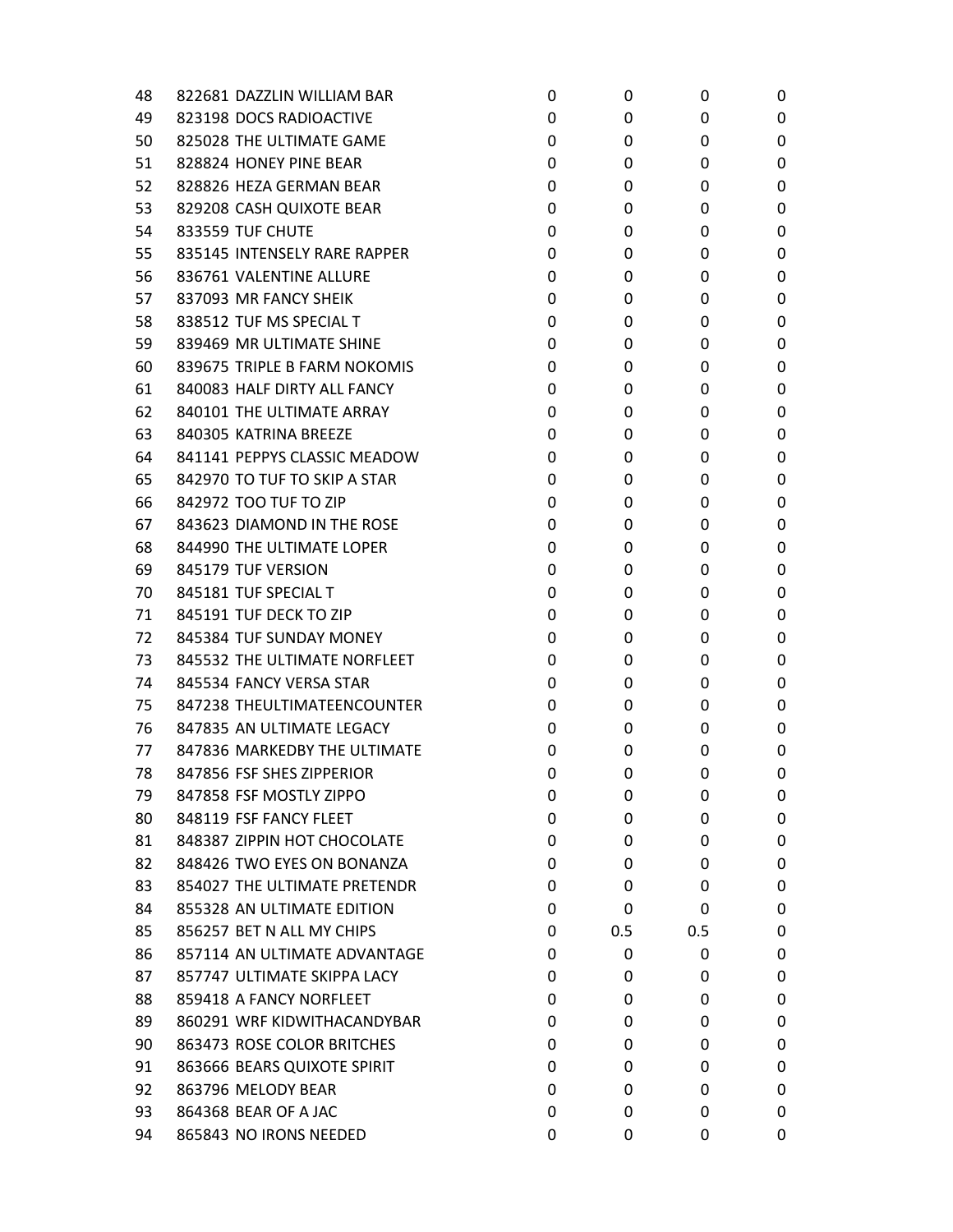| 95  | 866526 JUDGES BRIGHT PENNY   | 0 | 0 | 0 | 0 |
|-----|------------------------------|---|---|---|---|
| 96  | 871692 SWEET TALKIN CHIP     | 0 | 0 | 0 | 0 |
| 97  | 872572 A FANCY SCOTCH        | 0 | 0 | 0 | 0 |
| 98  | 873303 RJ BULLET             | 0 | 0 | 0 | 0 |
| 99  | 873729 THE ULTIMATE RAP      | 0 | 0 | 0 | 0 |
| 100 | 875970 THE ULTIMATE THRILL   | 0 | 0 | 0 | 0 |
| 101 | 877242 ES HEZ DOUBLE TROUBLE | 0 | 0 | 0 | 0 |
| 102 | 877999 FANCY RED BOOTS       | 0 | 0 | 0 | 0 |
| 103 | 879392 HEARTS AND DIAMONDS   | 0 | 0 | 0 | 0 |
| 104 | 880893 LOPER FACE            | 0 | 0 | 0 | 0 |
| 105 | 881170 THE ULTIMATE STAR     | 0 | 0 | 0 | 0 |
| 106 | 881209 PIEDRA                | 0 | 0 | 0 | 0 |
| 107 | 881375 SHES AN ULTIMATE      | 0 | 0 | 0 | 0 |
| 108 | 882147 ULTIMATELY BRIEF      | 0 | 0 | 0 | 0 |
| 109 | 882150 IM ULTIMATELY SEXY    | 0 | 0 | 0 | 0 |
| 110 | 882151 ULTIMATE TRADITION    | 0 | 0 | 0 | 0 |
| 111 | 882162 ULTIMATELY ZIPPEN     | 0 | 0 | 0 | 0 |
| 112 | 882175 ZIPS FANCY DREAM      | 0 | 0 | 0 | 0 |
| 113 | 882177 ULTIMATELY ZIPPO      | 0 | 0 | 0 | 0 |
| 114 | 882213 PAINTED ME FANCY      | 0 | 0 | 0 | 0 |
| 115 | 882215 AN ULTIMATE SKIPASTAR | 0 | 0 | 0 | 0 |
| 116 | 882694 IMA PH DEE            | 0 | 0 | 0 | 0 |
| 117 | 883045 FANCY ULTIMATUM       | 0 | 0 | 0 | 0 |
| 118 | 883503 TUF OBVIOUSLY         | 0 | 0 | 0 | 0 |
| 119 | 884292 ONLY IF ITS TRUE      | 0 | 0 | 0 | 0 |
| 120 | 884395 ULTIMATE RENDITION    | 0 | 0 | 0 | 0 |
| 121 | 884644 THE ULTIMATE MONEY    | 0 | 0 | 0 | 0 |
| 122 | 884940 SECRET ROMANCE        | 0 | 0 | 0 | 0 |
| 123 | 885042 ALREADY AN ULTIMATE   | 0 | 0 | 0 | 0 |
| 124 | 885712 TUF TROUBLE           | 0 | 0 | 0 | 0 |
| 125 | 886119 FSF ZIPS MOJO         | 0 | 0 | 0 | 0 |
| 126 | 886226 MCF HOTTERTHANAPISTOL | 0 | 0 | 0 | 0 |
| 127 | 886428 THE ULTIMATE BET      | 0 | 0 | 0 | 0 |
| 128 | 886439 THE ULTIMATE ODDS     | 0 | 0 | 0 | 0 |
| 129 | 886440 ZIPPED BY ULTIMATE    | 0 | 0 | 0 | 0 |
| 130 | 886441 SLIGHTLY ULTIMATE     | 0 | 0 | 0 | 0 |
| 131 | 886442 BOUND TO BE ULTIMATE  | 0 | 0 | 0 | 0 |
| 132 | 886912 TUF TIMES             | 0 | 0 | 0 | 0 |
| 133 | 888189 DO YOU WANNA RIDE     | 0 | 0 | 0 | 0 |
| 134 | 888886 CCF SHEEZ GOT LEGGS   | 0 | 0 | 0 | 0 |
| 135 | 888997 ES LATE EDITION       | 0 | 0 | 0 | 0 |
| 136 | 889381 BEARS QT PAW PRINTS   | 0 | 0 | 0 | 0 |
| 137 | 889653 IMALITTLEDIVERSITY    | 0 | 0 | 0 | 0 |
| 138 | 890142 ZIPS MISCHIEF         | 0 | 0 | 0 | 0 |
| 139 | 892697 THE ULTIMATE HUSTLER  | 0 | 0 | 0 | 0 |
| 140 | 893163 THE ULTIMATE ANGEL    | 0 | 0 | 0 | 0 |
| 141 | 894945 JUDGES SONSPOT BABY   | 0 | 0 | 0 | 0 |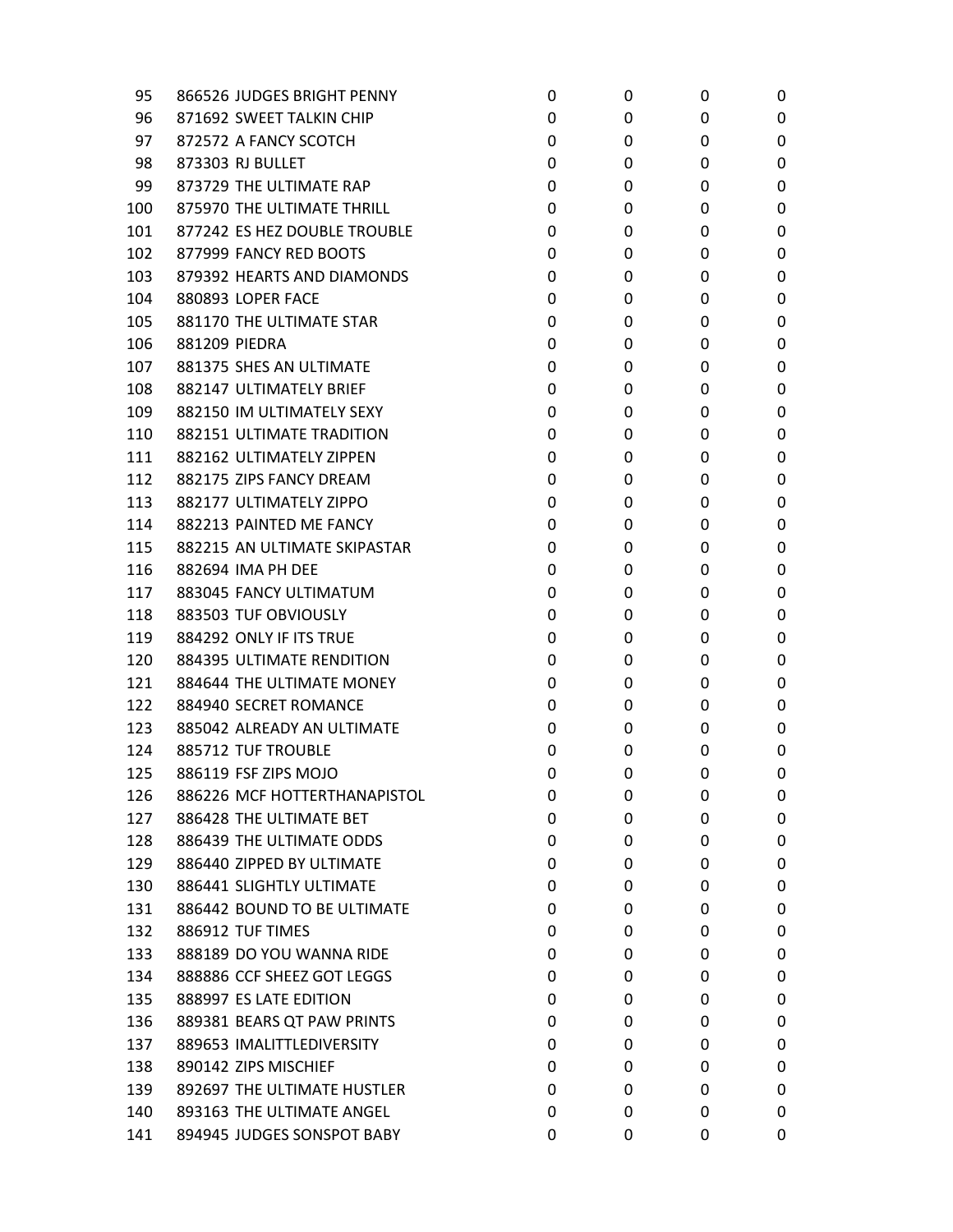| 142 | 895186 AMIGOS LAST XPRESSION | 0 | 0 | 0 | 0 |
|-----|------------------------------|---|---|---|---|
| 143 | 896415 THE ULTIMATE JEWEL    | 0 | 0 | 0 | 0 |
| 144 | 897734 TUF B N FANCY         | 0 | 0 | 0 | 0 |
| 145 | 897906 MY KIND OF GIRL       | 0 | 0 | 0 | 0 |
| 146 | 899042 MAN THATS HOT         | 0 | 0 | 0 | 0 |
| 147 | 900021 DUDES KODIAK N BADGER | 0 | 0 | 0 | 0 |
| 148 | 900533 A TREASURED CHEROKEE  | 0 | 0 | 0 | 0 |
| 149 | 900905 DIXIELAND BEAT        | 0 | 0 | 0 | 0 |
| 150 | 900906 SURPRISED             | 0 | 0 | 0 | 0 |
| 151 | 901775 MEET ME ON SUNDAY     | 0 | 0 | 0 | 0 |
| 152 | 901783 TS PAINTED LABEL      | 0 | 0 | 0 | 0 |
| 153 | 901785 TS YOU BE THE JUDGE   | 0 | 0 | 0 | 0 |
| 154 | 901847 KS MY FRECKLED PEPPER | 0 | 0 | 0 | 0 |
| 155 | 903714 MS MELODY BEAR        | 0 | 0 | 0 | 0 |
| 156 | 903769 SONOFABEAR            | 0 | 0 | 0 | 0 |
| 157 | 905632 GREAT WHITE BEAR      | 0 | 0 | 0 | 0 |
| 158 | 905705 PRAYER BEAR           | 0 | 0 | 0 | 0 |
| 159 | 905928 ULTIMATE SUCCESS      | 0 | 0 | 0 | 0 |
| 160 | 906075 HOT LITTLE HEATHEN    | 0 | 0 | 0 | 0 |
| 161 | 906618 BIG ON FANCY          | 0 | 0 | 0 | 0 |
| 162 | 907257 DUN BEIN LONESOME     | 0 | 0 | 0 | 0 |
| 163 | 907387 HG RARE FREIGHT       | 0 | 0 | 0 | 0 |
| 164 | 907458 RIW LEXI              | 0 | 0 | 0 | 0 |
| 165 | 907883 SONNYS FANCY SUNDAY   | 0 | 0 | 0 | 0 |
| 166 | 908203 LX ULTIMATLY TUF ENUF | 0 | 0 | 0 | 0 |
| 167 | 908707 TUF TIZZY             | 0 | 0 | 0 | 0 |
| 168 | 908971 MS CHIEVOUS STAR FIRE | 0 | 0 | 0 | 0 |
| 169 | 912222 JETIN TO VEGAS        | 0 | 0 | 0 | 0 |
| 170 | 912261 SHES AN ULTIMATE DIVA | 0 | 0 | 0 | 0 |
| 171 | 912262 ULTIMATE ADDICTION    | 0 | 0 | 0 | 0 |
| 172 | 912263 EYES ON BONANZA       | 0 | 0 | 0 | 0 |
| 173 | 913243 ULTIMATE PINE BAR     | 0 | 0 | 0 | 0 |
| 174 | 913483 HOT ULTIMATUM         | 0 | 0 | 0 | 0 |
| 175 | 913622 ONE ULTIMATE RIDE     | 0 | 0 | 0 | 0 |
| 176 | 913922 DUN BY THE ULTIMATE   | 0 | 0 | 0 | 0 |
| 177 | 913971 AN ULTIMATE PLEASURE  | 0 | 0 | 0 | 0 |
| 178 | 914521 TC PLAYIN SASSY DOC   | 0 | 0 | 0 | 0 |
| 179 | 914699 IM AN ULTIMATE ZIPPO  | 0 | 0 | 0 | 0 |
| 180 | 914700 THE ULTIMATE SONDEE   | 0 | 0 | 0 | 0 |
| 181 | 914701 IMA ULTIMATE PINEBAR  | 0 | 0 | 0 | 0 |
| 182 | 914702 ULTIMATELY HOTRODDIN  | 0 | 0 | 0 | 0 |
| 183 | 914703 THE ULTIMATE ZIPPEN   | 0 | 0 | 0 | 0 |
| 184 | 915435 CCF SHEEZ SO FINE     | 0 | 0 | 0 | 0 |
| 185 | 915741 HES STREET WISE       | 0 | 0 | 0 | 0 |
| 186 | 916075 ULTIMATE OPTION       | 0 | 0 | 0 | 0 |
| 187 | 916077 IMAGE OF ULTIMATE     | 0 | 0 | 0 | 0 |
| 188 | 916079 JUST PLAIN ULTIMATE   | 0 | 0 | 0 | 0 |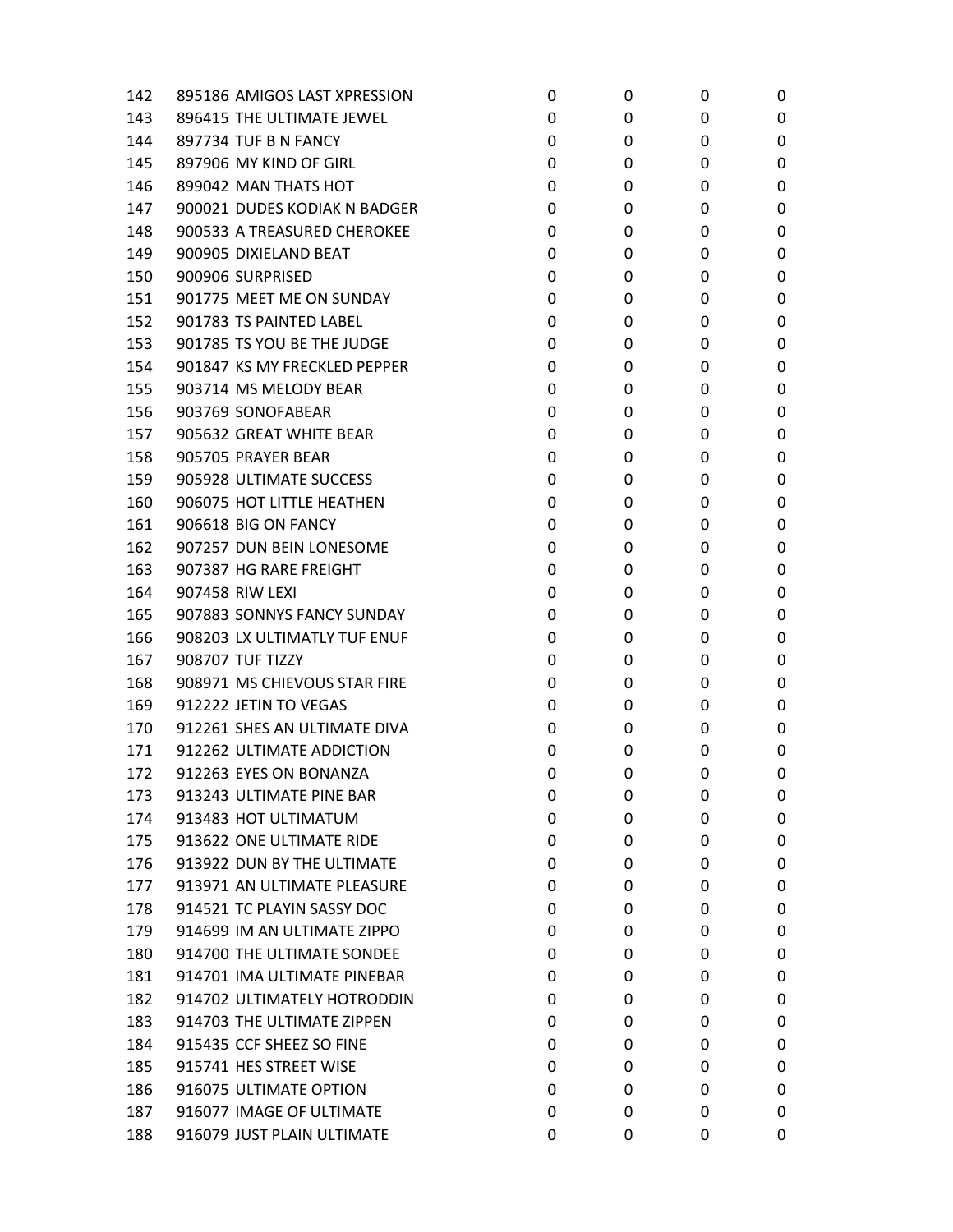| 189 | 916121 KEEP SONNIES ZIPPO    | 0 | 0 | 0 | 0 |
|-----|------------------------------|---|---|---|---|
| 190 | 916233 SONNYS ULTIMATE ZIP   | 0 | 0 | 0 | 0 |
| 191 | 916306 DINKYS CHEROKEE RAIN  | 0 | 0 | 0 | 0 |
| 192 | 916639 AN ULTIMATE COWBOY    | 0 | 0 | 0 | 0 |
| 193 | 916718 MR GOOD BARS CHARM    | 0 | 0 | 0 | 0 |
| 194 | 916742 LEGEND IN A TUX       | 0 | 0 | 0 | 0 |
| 195 | 917089 SSR LIVING STAR       | 0 | 0 | 0 | 0 |
| 196 | 917263 ULTIMATE FANTASIA     | 0 | 0 | 0 | 0 |
| 197 | 917637 SHES GONE ULTIMATE    | 0 | 0 | 0 | 0 |
| 198 | 917638 ULTIMATE PRESENCE     | 0 | 0 | 0 | 0 |
| 199 | 917640 TAD BIT ULTIMATE      | 0 | 0 | 0 | 0 |
| 200 | 917641 ULTIMATELY A FANCY    | 0 | 0 | 0 | 0 |
| 201 | 917643 ULTIMATE GRACE        | 0 | 0 | 0 | 0 |
| 202 | 917883 FSF ZIPMONET          | 0 | 0 | 0 | 0 |
| 203 | 918216 MY CALYPSO            | 0 | 0 | 0 | 0 |
| 204 | 918437 WHATA TUF INVESTMENT  | 0 | 0 | 0 | 0 |
| 205 | 918605 BECCIS HOPE           | 0 | 0 | 0 | 0 |
| 206 | 918854 TUF TA SKIP           | 0 | 0 | 0 | 0 |
| 207 | 918990 KEEP CAJUN TUF        | 0 | 0 | 0 | 0 |
| 208 | 918999 ZIP A LA MODE         | 0 | 0 | 0 | 0 |
| 209 | 919001 FSF IZNT HE ZIP       | 0 | 0 | 0 | 0 |
| 210 | 919259 BIG TALKIN HANK       | 0 | 0 | 0 | 0 |
| 211 | 919482 HE IS ZIPMOTIZING     | 0 | 0 | 0 | 0 |
| 212 | 919968 PATCHES AND SNIPS     | 0 | 0 | 0 | 0 |
| 213 | 919991 BYE BYE               | 0 | 0 | 0 | 0 |
| 214 | 920034 BLUES YOUR DADDY      | 0 | 0 | 0 | 0 |
| 215 | 920390 WRF M N M KINDA KID   | 0 | 0 | 0 | 0 |
| 216 | 921797 PATCH OF PAINT        | 0 | 0 | 0 | 0 |
| 217 | 922564 ULTIMATE GRIT         | 0 | 0 | 0 | 0 |
| 218 | 922979 DIRTY STAR BUG        | 0 | 0 | 0 | 0 |
| 219 | 923063 ULTIMATELYNTHEDETAILS | 0 | 0 | 0 | 0 |
| 220 | 923074 ELIZABETH TAYLOR      | 0 | 0 | 0 | 0 |
| 221 | 923103 PJS DOLL BABY         | 0 | 0 | 0 | 0 |
| 222 | 923104 IMACRAFTYGIRL         | 0 | 0 | 0 | 0 |
| 223 | 923371 PROMISE ME PLEASURE   | 0 | 0 | 0 | 0 |
| 224 | 924524 DUALING DIABLO        | 0 | 0 | 0 | 0 |
| 225 | 924535 SHEZ SIPPIN SCOTCH    | 0 | 0 | 0 | 0 |
| 226 | 925497 MISS ONE CHANCE FANCY | 0 | 0 | 0 | 0 |
| 227 | 928042 BOSTON TRIPLE CHICK   | 0 | 0 | 0 | 0 |
| 228 | 928511 DE HOLLYWOOD DANCE    | 0 | 0 | 0 | 0 |
| 229 | 931708 SCOTCH BARS TOP SHELF | 0 | 0 | 0 | 0 |
| 230 | 933011 RS LONIE              | 0 | 0 | 0 | 0 |
| 231 | 933663 TRF SHEZA HOTTIE      | 0 | 0 | 0 | 0 |
| 232 | 933664 SINATRAS SONG         | 0 | 0 | 0 | 0 |
| 233 | 935304 TS JUDGES PLAIN JANE  | 0 | 0 | 0 | 0 |
| 234 | 935352 FIRE WITH ICE         | 0 | 0 | 0 | 0 |
| 235 | 935353 PRINCESS GRACIE       | 0 | 0 | 0 | 0 |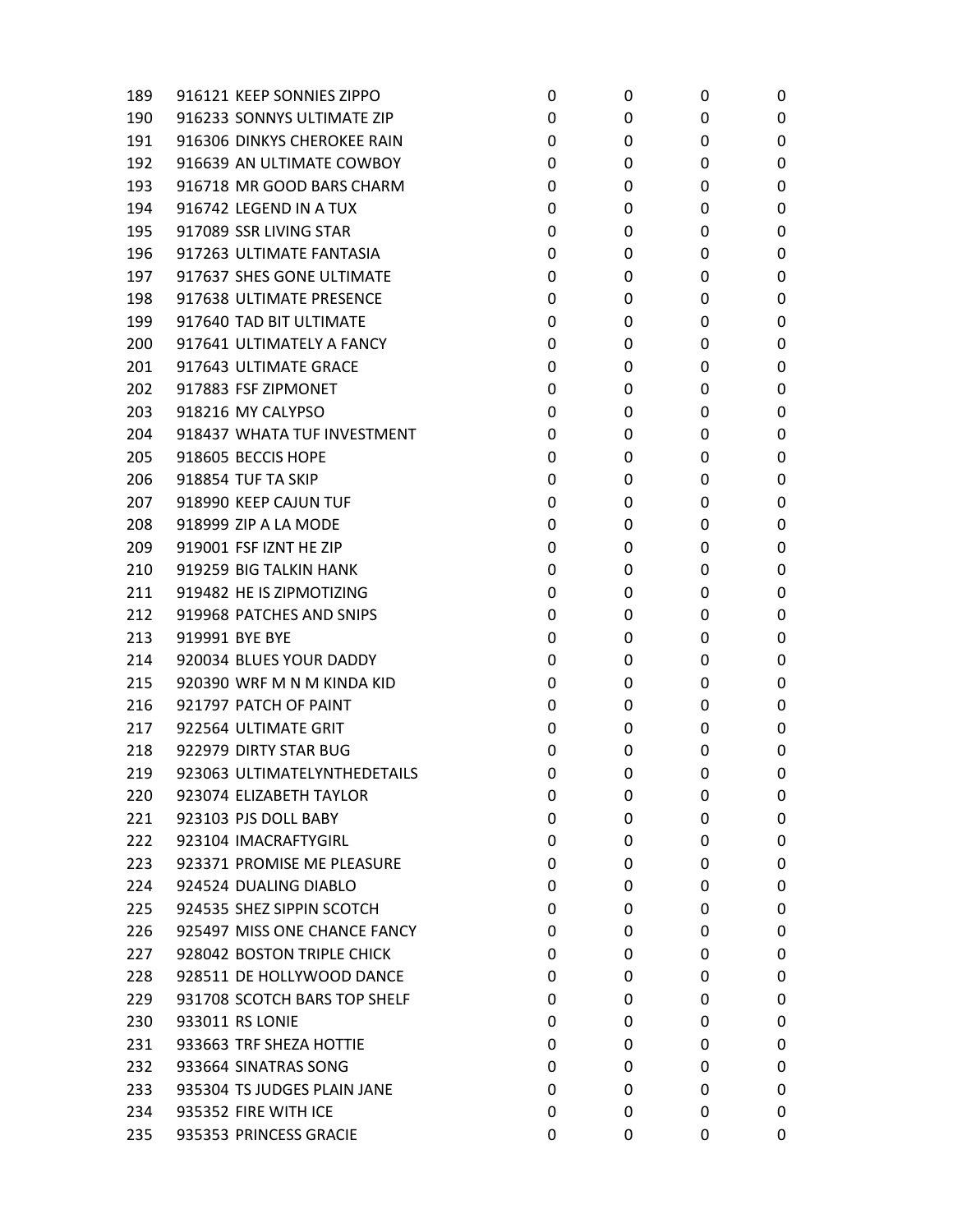| 236 | 935904 KS PEPS FLASHY JEWEL  | 0 | 0 | 0 | 0 |
|-----|------------------------------|---|---|---|---|
| 237 | 936093 FROST IN THE AIR      | 0 | 0 | 0 | 0 |
| 238 | 936284 SHES A BELLE AIR      | 0 | 0 | 0 | 0 |
| 239 | 937277 ROCKI ON MY JET       | 0 | 0 | 0 | 0 |
| 240 | 938274 SUNDAY SCHOOL TEACHER | 0 | 0 | 0 | 0 |
| 241 | 938740 CAPUCHINO BAY         | 0 | 0 | 0 | 0 |
| 242 | 938770 WHO SAW IT COM EN     | 0 | 0 | 0 | 0 |
| 243 | 938797 SKIPMOTIZE            | 0 | 0 | 0 | 0 |
| 244 | 939037 THE ULTIMATE ATTITUDE | 0 | 0 | 0 | 0 |
| 245 | 939238 WILL YA SAY IT        | 0 | 0 | 0 | 0 |
| 246 | 939499 PEPPYS CRYSTAL BEAR   | 0 | 0 | 0 | 0 |
| 247 | 940259 GEMS DELL PINE BAR    | 0 | 0 | 0 | 0 |
| 248 | 940261 SKIPPER DOC BEAUTY    | 0 | 0 | 0 | 0 |
| 249 | 940378 MCS LUCKY CASH        | 0 | 0 | 0 | 0 |
| 250 | 940948 SHF TUF E NUFF        | 0 | 0 | 0 | 0 |
| 251 | 940983 REYNOLDS BRIO GEM     | 0 | 0 | 0 | 0 |
| 252 | 941017 ENCHANTED ELEGANCE    | 0 | 0 | 0 | 0 |
| 253 | 941281 ONE TUF SOLO          | 0 | 0 | 0 | 0 |
| 254 | 941443 HES SLIGHTLY ULTIMATE | 0 | 0 | 0 | 0 |
| 255 | 941721 RAISED UP TUF         | 0 | 0 | 0 | 0 |
| 256 | 942185 TRULY ULTIMATE COWBOY | 0 | 0 | 0 | 0 |
| 257 | 942431 SHEZ ULTIMATELY TUF   | 0 | 0 | 0 | 0 |
| 258 | 942549 IVE GOT MY FANCY ON   | 0 | 0 | 0 | 0 |
| 259 | 943097 ULTIMATELY FANCY      | 0 | 0 | 0 | 0 |
| 260 | 943586 THE ULTIMATE FLASH    | 0 | 0 | 0 | 0 |
| 261 | 943587 CHUTE ME FANCY        | 0 | 0 | 0 | 0 |
| 262 | 944210 ULTIMATE LOPER        | 0 | 0 | 0 | 0 |
| 263 | 944223 JZ TICKETY BOO        | 0 | 0 | 0 | 0 |
| 264 | 944779 ONE TUF CAJUN         | 0 | 0 | 0 | 0 |
| 265 | 944961 ZIPPED TO BE TUF      | 0 | 0 | 0 | 0 |
| 266 | 945296 VESTERS ULTIMATE PINE | 0 | 0 | 0 | 0 |
| 267 | 945297 VESTERS CONGENIALITY  | 0 | 0 | 0 | 0 |
| 268 | 945836 HHF AMAZING GRACE     | 0 | 0 | 0 | 0 |
| 269 | 946299 TAYLOR MADE FANCY     | 0 | 0 | 0 | 0 |
| 270 | 946313 TUFS DIRTY NOFLEET    | 0 | 0 | 0 | 0 |
| 271 | 946314 THE ULTIMATE JAZ      | 0 | 0 | 0 | 0 |
| 272 | 946325 SPOTTED THAT SLOWRIDE | 0 | 0 | 0 | 0 |
| 273 | 946489 AN ULTIMATE SONNY DEE | 0 | 0 | 0 | 0 |
| 274 | 946904 WHATA TUF BLIZZARD    | 0 | 0 | 0 | 0 |
| 275 | 946957 DIRTY SUSIE           | 0 | 0 | 0 | 0 |
| 276 | 947511 THE ULTIMATE HOT ROD  | 0 | 0 | 0 | 0 |
| 277 | 947771 COLOR UP MY CHIPS     | 0 | 0 | 0 | 0 |
| 278 | 947842 VESTERS ULTIMATE ZIP  | 0 | 0 | 0 | 0 |
| 279 | 947848 THE ULTIMATE RUBY     | 0 | 0 | 0 | 0 |
| 280 | 947864 PRINCESSWITHDUALSOCKS | 0 | 0 | 0 | 0 |
| 281 | 947894 ULTIMATELY PLEASURE   | 0 | 0 | 0 | 0 |
| 282 | 948079 FSF ZIPPIN FOR ASPELL | 0 | 0 | 0 | 0 |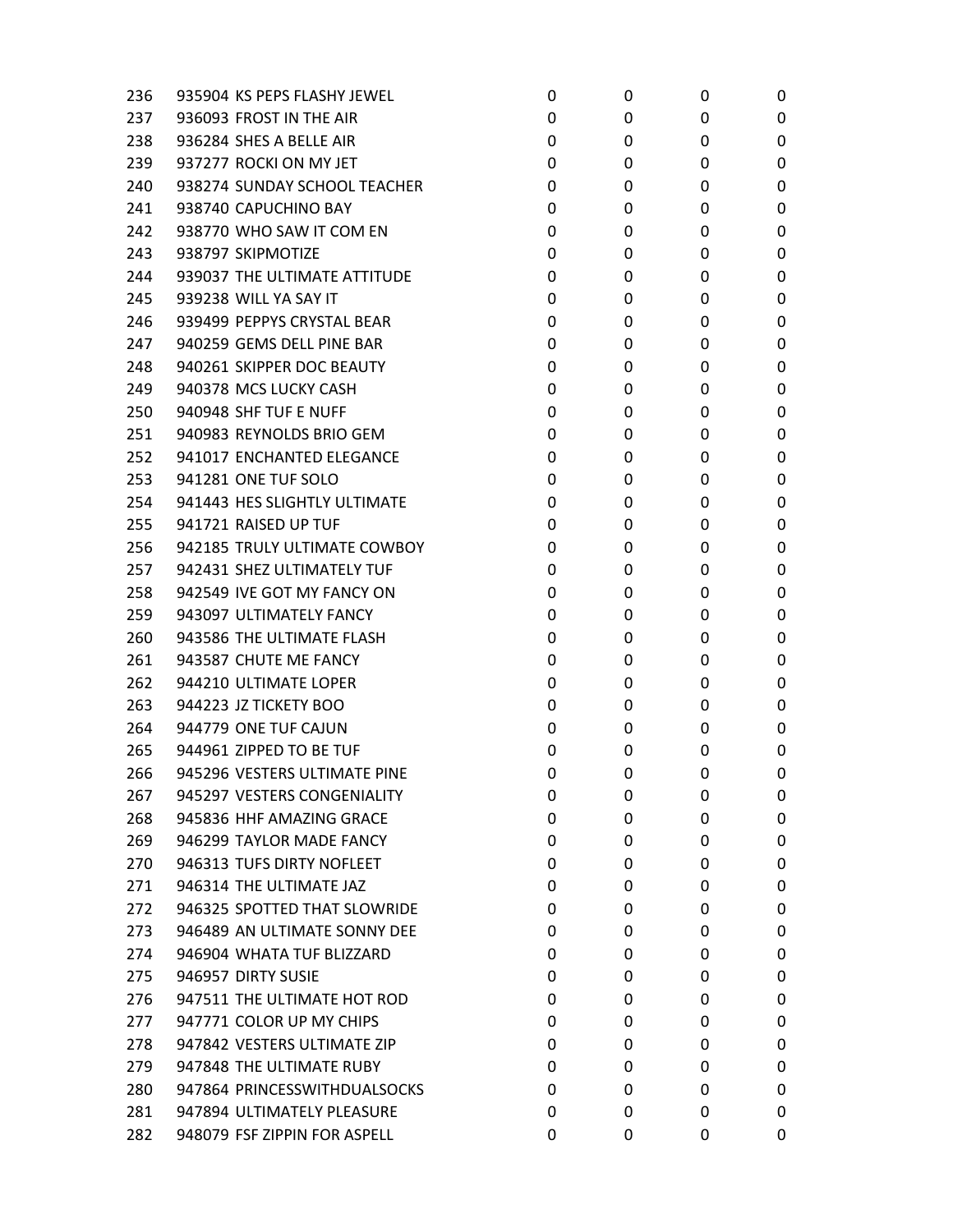| 283 | 948249 MEZMORIZING DETAILS   | 0 | 0     | 0     | 0 |
|-----|------------------------------|---|-------|-------|---|
| 284 | 948395 CCF SHEEZ SO ULTIMATE | 0 | 0     | 0     | 0 |
| 285 | 948480 HERE I GO             | 0 | 0     | 0     | 0 |
| 286 | 948483 A SOMETIME FANCY      | 0 | 0     | 0     | 0 |
| 287 | 948781 FOUR THE GLORY        | 0 | 0     | 0     | 0 |
| 288 | 948789 NEXT TO IGNITION      | 0 | 0     | 0     | 0 |
| 289 | 948839 ULTIMATLEY SKIPPEN    | 0 | 0     | 0     | 0 |
| 290 | 948910 DJFIMAFROSTEDSMOKE    | 0 | 0     | 0     | 0 |
| 291 | 948945 IMAFROSTEDSTAR        | 0 | 0     | 0     | 0 |
| 292 | 949055 ONE ULTIMATE ZIPPO    | 0 | 0     | 0     | 0 |
| 293 | 949563 AN ULTIMATE CHOICE    | 0 | 0     | 0     | 0 |
| 294 | 949671 ULTIMATELY READY      | 0 | 0     | 0     | 0 |
| 295 | 949951 THE ULTIMATE ENVY     | 0 | 0     | 0     | 0 |
| 296 | 951121 ULTIMATE RUMOR        | 0 | 0     | 0     | 0 |
| 297 | 951122 BEST OF ULTIMATE      | 0 | 0     | 0     | 0 |
| 298 | 951181 TC ULTIMATE CAT A LAC | 0 | 0     | 0     | 0 |
| 299 | 952303 IMA PRECIOUS ASSET    | 0 | 0     | 0     | 0 |
| 300 | 952826 KENTUCKY GENTLEMAN    | 0 | 0     | 0     | 0 |
| 301 | 952917 BISCOTTI BLUE         | 0 | 0     | 0     | 0 |
| 302 | 955094 THE ULTIMATE TREND    | 0 | 0     | 0     | 0 |
| 303 | 955807 ULTIMATE CELEBRATION  | 0 | 0     | 0     | 0 |
| 304 | 955808 ULTIMATE RISK         | 0 | 0     | 0     | 0 |
| 305 | 956329 IM ABSOLUTELY FANCY   | 0 | 0     | 0     | 0 |
| 306 | 957850 SECURE LINK           | 0 | 0     | 0     | 0 |
| 307 | 957955 WRFCANDYAPPLERED      | 0 | 0     | 0     | 0 |
| 308 | 958244 LX GIMME JUSTENUF TUF | 0 | 0     | 0     | 0 |
| 309 | 959420 LEARNIN TA FLY        | 0 | 0     | 0     | 0 |
| 310 | 959673 A LONG TIME COM EN    | 0 | 0     | 0     | 0 |
| 311 | 959871 QTONS TAYLOR MADE HIT | 0 | 0     | 0     | 0 |
| 312 | 960077 SO ULTIMATELY GOOD    | 0 | 0     | 0     | 0 |
| 313 | 960785   NITA MARGARITA      | 0 | 0     | 0     | 0 |
| 314 | 960818 ZIPPN TO THE ULTIMATE | 0 | 0     | 0     | 0 |
| 315 | 961025 ULTIMATE SHOWOFF      | 0 | 0     | 0     | 0 |
| 316 | 961026 ULTIMATE DIFFERENCE   | 0 | 0     | 0     | 0 |
| 317 | 961049 SQUEEZE ME N TEASE ME | 0 | 0     | 0     | 0 |
| 318 | 961277 PM IMA TENNESSE TITAN | 0 | 0     | 0     | 0 |
| 319 | 961307 CASEYS LIL POCO BEAR  | 0 | 0     | 0     | 0 |
| 320 | 961706 PAINT ME SLIGHTLY     | 0 | 0     | 0     | 0 |
| 321 | 961745 SOLANOS BEAR          | 0 | 0     | 0     | 0 |
| 322 | 961746 LENAS LIL BEAR        | 0 | 0     | 0     | 0 |
| 323 | 961904 GOT YOUR ATTENTION    | 0 | 0     | 0     | 0 |
| 324 | 961908 SUGAR BABY BEAR       | 0 | 0     | 0     | 0 |
| 325 | 962052 THE SHI GENTLEMAN     | 0 | 0     | 0     | 0 |
| 326 | 962067 FLASHY INVITATION     | 0 | 0     | 0     | 0 |
| 327 | 962072 PAINT ME MEMORIES     | 0 | 0     | 0     | 0 |
| 328 | 962309 GOTTA HOT INVITE      | 2 | 160.5 | 162.5 | 0 |
| 329 | 962410 WP OLYMPIA CHICK      | 0 | 0     | 0     | 0 |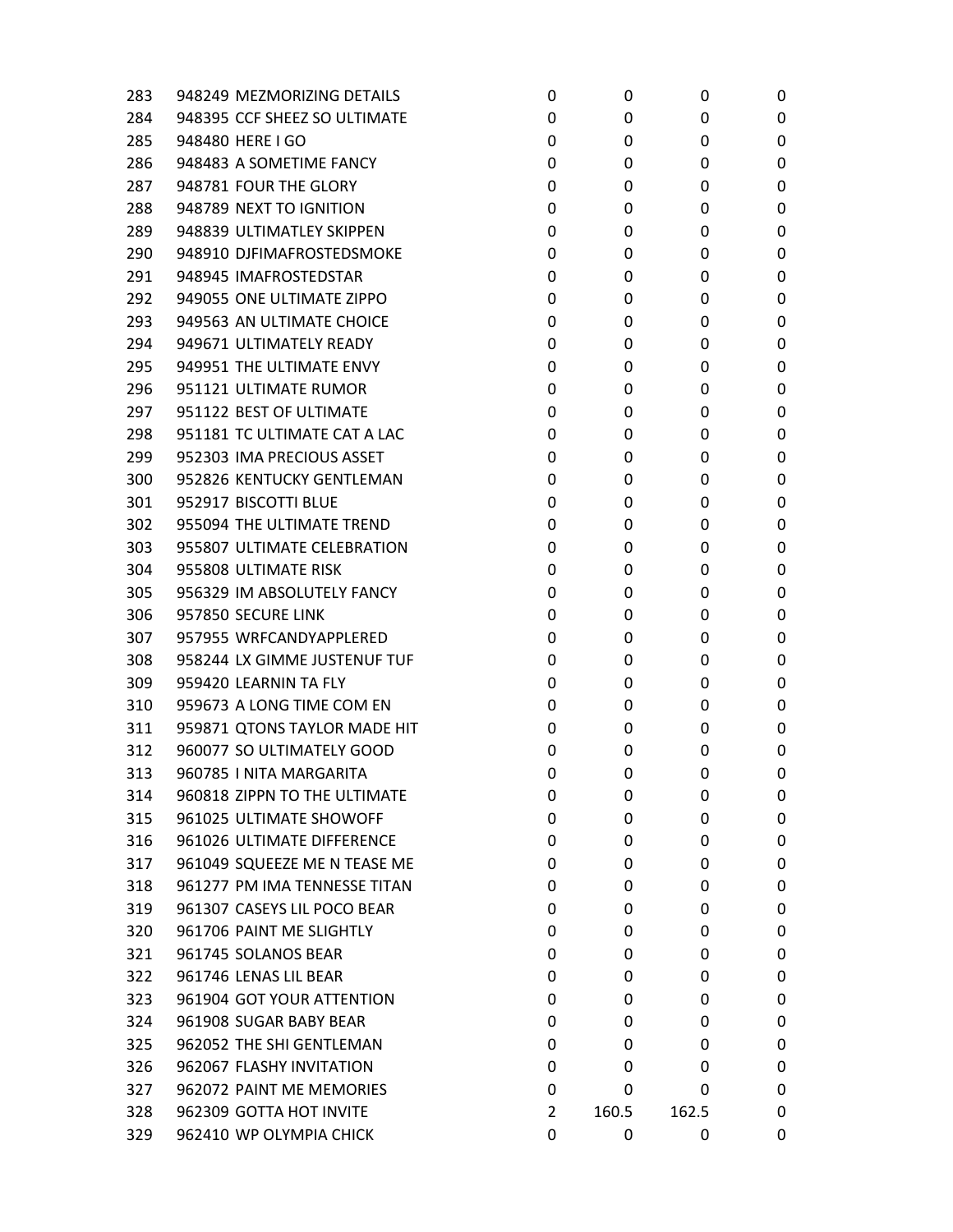| 330 | 962411 WP JUDY MARIE         | 0 | 0 | 0 | 0 |
|-----|------------------------------|---|---|---|---|
| 331 | 962756 TD EXTRAORDINAR       | 0 | 0 | 0 | 0 |
| 332 | 962851 KS MEA DANDY DOLL     | 0 | 0 | 0 | 0 |
| 333 | 963137 TEES SUPERMODEL       | 0 | 0 | 0 | 0 |
| 334 | 963243 DO YOU FANCY BELLA    | 0 | 0 | 0 | 0 |
| 335 | 963609 IMA SENSATIONALCOWBOY | 0 | 0 | 0 | 0 |
| 336 | 963610 BUD THE WHITE COWBOY  | 0 | 0 | 0 | 0 |
| 337 | 963630 BOLD BLUE EYED BANDIT | 0 | 0 | 0 | 0 |
| 338 | 963750 ZEE ZEE TUF           | 0 | 0 | 0 | 0 |
| 339 | 963842 DGS HEBE SOLID IRON   | 0 | 0 | 0 | 0 |
| 340 | 963889 GO STEPPIN LUCKYGIRL  | 0 | 0 | 0 | 0 |
| 341 | 963997 TEMPTINGLY            | 0 | 0 | 0 | 0 |
| 342 | 964035 ST LUCIA              | 0 | 0 | 0 | 0 |
| 343 | 964185 ZIP YOUR PAINTS       | 0 | 0 | 0 | 0 |
| 344 | 964215 RICKY BOBBY           | 0 | 0 | 0 | 0 |
| 345 | 964526 BEARLY A COWGIRL      | 0 | 0 | 0 | 0 |
| 346 | 964527 SILKY AND SOLID       | 0 | 0 | 0 | 0 |
| 347 | 964528 JESSIE THE JET        | 0 | 0 | 0 | 0 |
| 348 | 964529 THE CAJUN COWGIRL     | 0 | 0 | 0 | 0 |
| 349 | 964531 LACEY BEAR AFFAIR     | 0 | 0 | 0 | 0 |
| 350 | 964532 DOCS GOODASSET COWBOY | 0 | 0 | 0 | 0 |
| 351 | 964533 ONE COOL COWBOY       | 0 | 0 | 0 | 0 |
| 352 | 964534 SMOOTH MOVIN COWGIRL  | 0 | 0 | 0 | 0 |
| 353 | 964535 LOOKIN GOOD COWGIRL   | 0 | 0 | 0 | 0 |
| 354 | 964537 COLOR CONFUSION       | 0 | 0 | 0 | 0 |
| 355 | 964538 BF BEARLY A TAILWIND  | 0 | 0 | 0 | 0 |
| 356 | 964539 STEP ON A JET         | 0 | 0 | 0 | 0 |
| 357 | 964545 I GOT THINGS TO DO    | 0 | 0 | 0 | 0 |
| 358 | 964593 UNEXPECTED INVITATION | 0 | 0 | 0 | 0 |
| 359 | 964609 DANIKA                | 0 | 0 | 0 | 0 |
| 360 | 964649 THE PACIFIER          | 0 | 0 | 0 | 0 |
| 361 | 964650 KIDS CAUSINACOMMOTION | 0 | 0 | 0 | 0 |
| 362 | 964786 STELLAS MIGHTY BEAR   | 0 | 0 | 0 | 0 |
| 363 | 965138 CHEROKEES LEO BEAR    | 0 | 0 | 0 | 0 |
| 364 | 965141 DOUBLE INVITE         | 0 | 0 | 0 | 0 |
| 365 | 965142 PD KIDS AWESOME MISS  | 0 | 0 | 0 | 0 |
| 366 | 965193 PD KID SWEETHEART     | 0 | 0 | 0 | 0 |
| 367 | 965280 GOOD LOOKING KRYMSUN  | 0 | 0 | 0 | 0 |
| 368 | 965286 JR KID CLASSIC        | 0 | 0 | 0 | 0 |
| 369 | 965346 ALL STAR SWEETIE      | 0 | 0 | 0 | 0 |
| 370 | 965428 SKIPA SMOOTH COWGIRL  | 0 | 0 | 0 | 0 |
| 371 | 965515 VINTAGE               | 0 | 0 | 0 | 0 |
| 372 | 965711 SHES INVITED BACK     | 0 | 0 | 0 | 0 |
| 373 | 965732 ANNIES INVITED        | 0 | 0 | 0 | 0 |
| 374 | 965753 IRONWORKS PIKE        | 0 | 0 | 0 | 0 |
| 375 | 965820 SPECIAL BODACIOUSDOLL | 0 | 0 | 0 | 0 |
| 376 | 965908 SINATRAS IMPRINT      | 0 | 0 | 0 | 0 |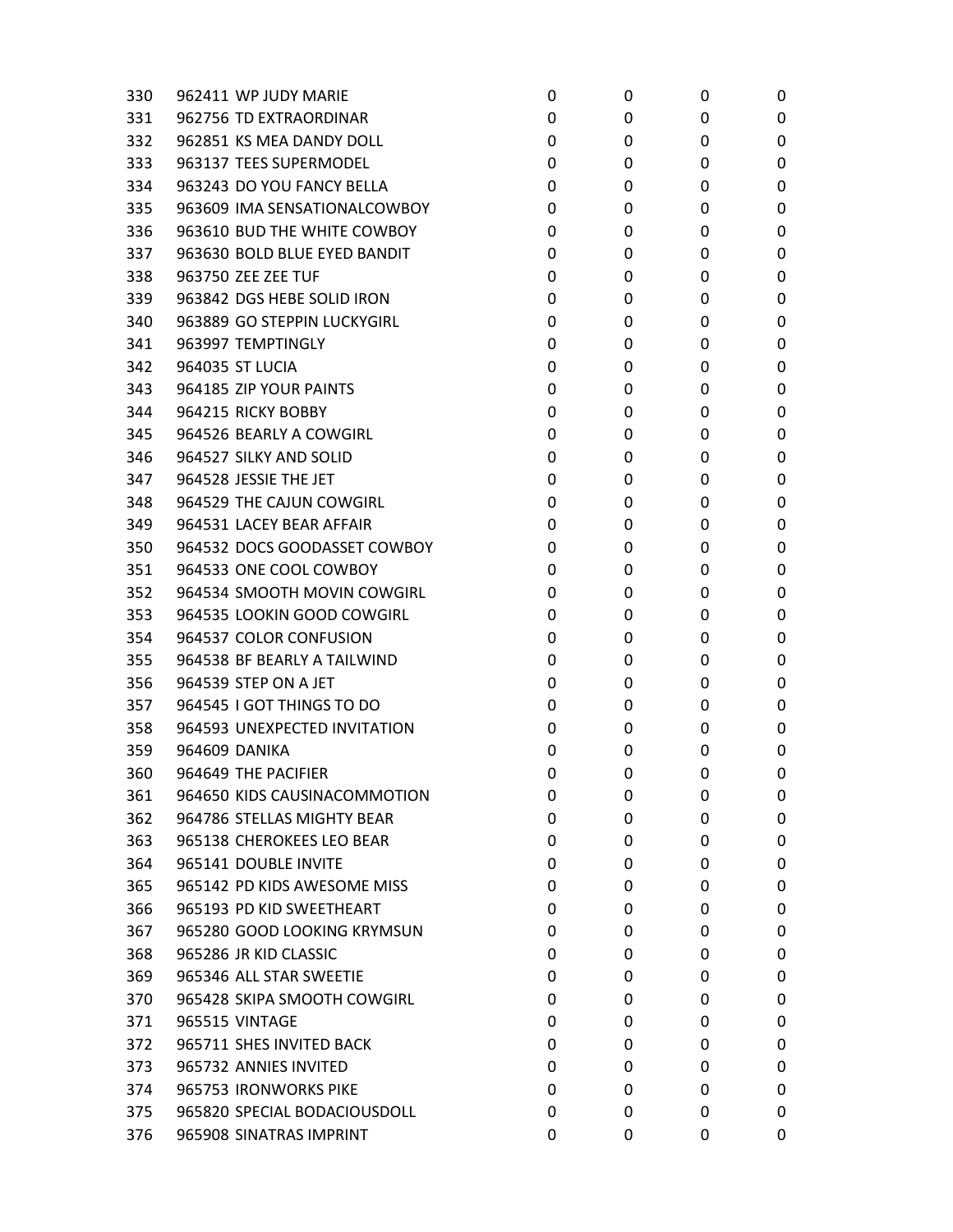| 377 | 966106 GOTTA GET TUFF        | 0  | 0  | 0  | 0 |
|-----|------------------------------|----|----|----|---|
| 378 | 966249 RED CARPET AFFAIR     | 0  | 0  | 0  | 0 |
| 379 | 966334 WATCH ME IMPRINTED    | 0  | 0  | 0  | 0 |
| 380 | 966486 KIDS CLASSIC LEGEND   | 0  | 0  | 0  | 0 |
| 381 | 966617 PHENOMENALLY          | 0  | 0  | 0  | 0 |
| 382 | 966705 SEND BELLO ROSITA     | 0  | 0  | 0  | 0 |
| 383 | 966741 ULTIMATELY MAGIC      | 0  | 0  | 0  | 0 |
| 384 | 967419 IN THE MOONLITE       | 0  | 0  | 0  | 0 |
| 385 | 967434 HEAVEN SENT ME COLOR  | 0  | 0  | 0  | 0 |
| 386 | 967485 JUST BN FANCY         | 0  | 0  | 0  | 0 |
| 387 | 967832 COOL PROFIT           | 0  | 0  | 0  | 0 |
| 388 | 967912 ONLY FANCY WILL DO    | 0  | 0  | 0  | 0 |
| 389 | 968332 HBF IRON ME FIRST     | 0  | 0  | 0  | 0 |
| 390 | 968388 RICH KID              | 0  | 0  | 0  | 0 |
| 391 | 968410 ICEY COOL KID         | 0  | 0  | 0  | 0 |
| 392 | 968463 HBF INDEPENDENT IRON  | 0  | 0  | 0  | 0 |
| 393 | 968800 HEZA CUSTOM IMPRINT   | 0  | 0  | 0  | 0 |
| 394 | 968920 XCOOSA MY IMPRINT     | 0  | 0  | 0  | 0 |
| 395 | 969105 U BALD FACE HEATHEN   | 0  | 0  | 0  | 0 |
| 396 | 969183 TRIBUTARY             | 0  | 0  | 0  | 0 |
| 397 | 969184 HEZ A PARTY MAN       | 0  | 0  | 0  | 0 |
| 398 | 969473 ONE CUTE INVITATION   | 0  | 0  | 0  | 0 |
| 399 | 969474 SHEZ BARELY INVITED   | 0  | 0  | 0  | 0 |
| 400 | 969476 THE ULTIMATE JOURNEY  | 0  | 0  | 0  | 0 |
| 401 | 969634 ULTIMATE REPUTATION   | 0  | 0  | 0  | 0 |
| 402 | 969636 VERSED IN THEORY      | 0  | 0  | 0  | 0 |
| 403 | 969907 ULTIMATELY REGAL      | 0  | 0  | 0  | 0 |
| 404 | 969914 ULTIMATE PERFECTION   | 0  | 0  | 0  | 0 |
| 405 | 969922 STYLISH JUSTICE       | 0  | 0  | 0  | 0 |
| 406 | 969936 IGP ZIPPIN SUPER CHIX | 0  | 0  | 0  | 0 |
| 407 | 969939 IGP ZIPPIN TRADITION  | 0  | 0  | 0  | 0 |
| 408 | 969940 IGP ALL ZIPPED UP     | 0  | 0  | 0  | 0 |
| 409 | 969942 IGP DOUBLE SPLASH ZIP | 0  | 0  | 0  | 0 |
| 410 | 969945 IGP ZIPS CARBON COPY  | 21 | 17 | 38 | 0 |
| 411 | 970076 INVEST INA HOTROD     | 0  | 0  | 0  | 0 |
| 412 | 970111 INVITATION REQUIRED   | 0  | 0  | 0  | 0 |
| 413 | 970163 C THE ULTIMATE FINALE | 0  | 0  | 0  | 0 |
| 414 | 970204 SCOTCH BARS N SKY     | 0  | 0  | 0  | 0 |
| 415 | 970206 SPECIAL RED SHOES     | 0  | 0  | 0  | 0 |
| 416 | 970371 THE ULTIMATE NICKEL   | 0  | 0  | 0  | 0 |
| 417 | 970445 REAL MEN SEND DIMONDS | 0  | 0  | 0  | 0 |
| 418 | 970525 VESTERS FREEDOM STAR  | 0  | 0  | 0  | 0 |
| 419 | 970740 SENSATION N HEAVEN    | 0  | 0  | 0  | 0 |
| 420 | 970824 ULTIMATE MACHINE      | 0  | 0  | 0  | 0 |
| 421 | 970977 SHEZA GOODNITE SPIRIT | 0  | 0  | 0  | 0 |
| 422 | 971161 THEY SAY IM SPECIAL   | 0  | 0  | 0  | 0 |
| 423 | 971613 THE EXCEPTION         | 0  | 0  | 0  | 0 |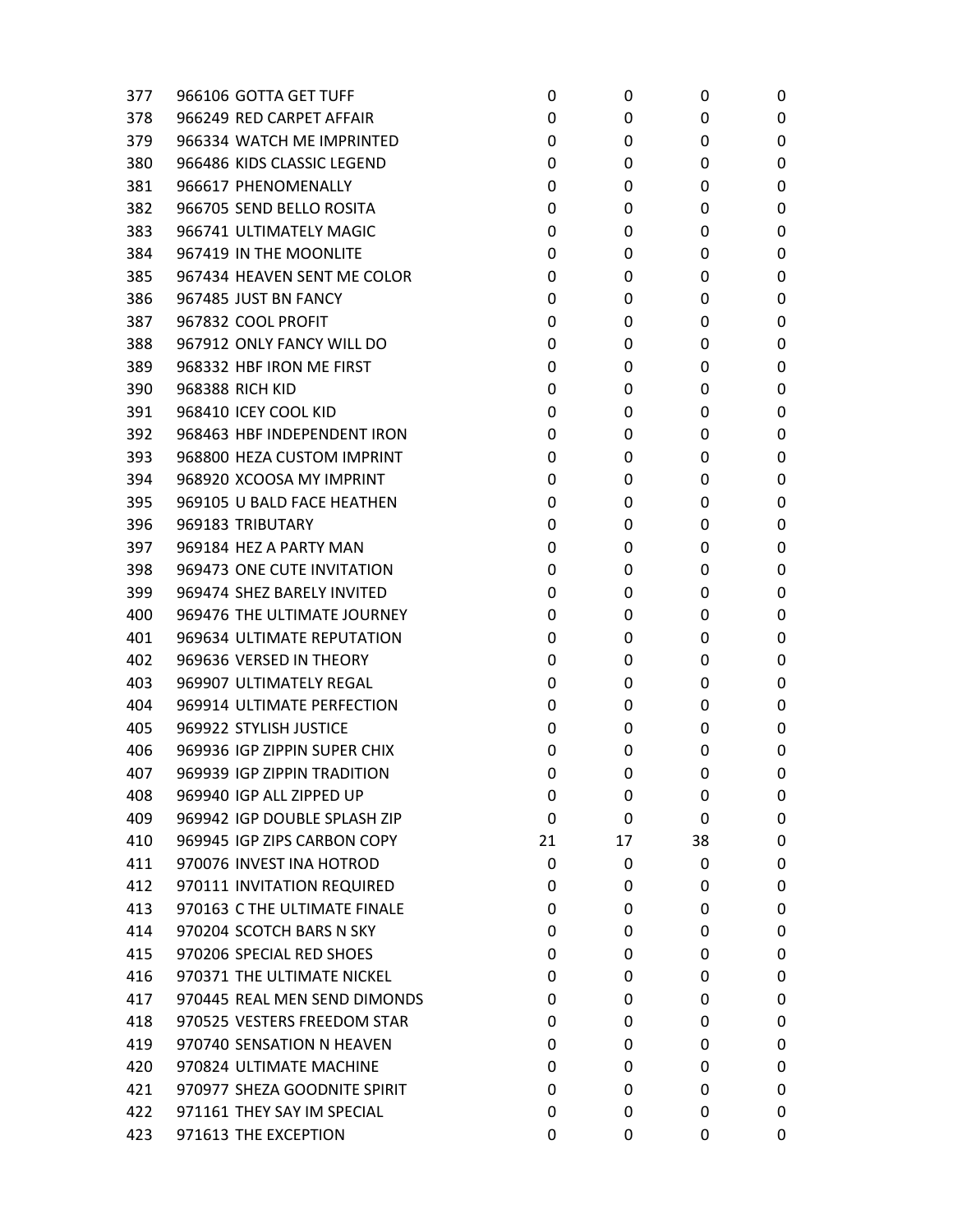| 424 | 971697 HOCK OF RAGES         | 0  | 0  | 0  | 0 |
|-----|------------------------------|----|----|----|---|
| 425 | 971714 FDF TRU JUSTICE STAR  | 0  | 0  | 0  | 0 |
| 426 | 971760 HUSTLIN HEATHEN       | 0  | 0  | 0  | 0 |
| 427 | 971770 COOL LOVIN KID        | 0  | 0  | 0  | 0 |
| 428 | 971787 SUZIES PISTOL PETE    | 0  | 0  | 0  | 0 |
| 429 | 971909 HOT LOPIN DESIRE      | 0  | 0  | 0  | 0 |
| 430 | 972004 ALL STAR COVER GIRL   | 0  | 0  | 0  | 0 |
| 431 | 972011 MAGIC IN THE MOONLITE | 0  | 0  | 0  | 0 |
| 432 | 972051 ADOING WHAT I LOVE    | 0  | 0  | 0  | 0 |
| 433 | 972052 IMA PLEASURE MACHINE  | 0  | 0  | 0  | 0 |
| 434 | 972157 SERIOUSLY FINE CLU    | 0  | 0  | 0  | 0 |
| 435 | 972159 SERIOUSLY A STAR      | 0  | 0  | 0  | 0 |
| 436 | 972188 TC WILL TO WIN        | 0  | 0  | 0  | 0 |
| 437 | 972199 IM ULTIMATELY ROYAL   | 0  | 0  | 0  | 0 |
| 438 | 972323 BLESS QUINCYS IMPRINT | 0  | 0  | 0  | 0 |
| 439 | 972348 SCOTCH WITH ROSES     | 0  | 0  | 0  | 0 |
| 440 | 972381 SHES BACK AGAIN       | 0  | 0  | 0  | 0 |
| 441 | 972516 FDFHESGOTZIPPNASSETS  | 0  | 0  | 0  | 0 |
| 442 | 972556 ROCK FANCY N ROLL TUF | 0  | 0  | 0  | 0 |
| 443 | 972627 MSP JUST A DIXIE STAR | 16 | 10 | 26 | 0 |
| 444 | 972670 HEZA FANCY ZIPPER     | 0  | 0  | 0  | 0 |
| 445 | 972716 THE ULTIMATE HOBBY    | 0  | 0  | 0  | 0 |
| 446 | 972872 NO DOUBT ABSOLUTE     | 0  | 0  | 0  | 0 |
| 447 | 972951 DESIGNED AN ALL STAR  | 0  | 0  | 0  | 0 |
| 448 | 973092 SPARE ME IM FANCY     | 0  | 0  | 0  | 0 |
| 449 | 973306 HES SINFULLY COOL     | 0  | 0  | 0  | 0 |
| 450 | 973371 A DREAM SUMMER        | 0  | 0  | 0  | 0 |
| 451 | 973903 LIL MISS ULTIMATE     | 0  | 0  | 0  | 0 |
| 452 | 973904 ULTIMATE IN THE IRONS | 0  | 0  | 0  | 0 |
| 453 | 973905 ULTIMATE LUXURY       | 0  | 0  | 0  | 0 |
| 454 | 974026 ULTIMATELY ALL THAT   | 0  | 0  | 0  | 0 |
| 455 | 974047 VESTERS BIG LEAGUER   | 0  | 0  | 0  | 0 |
| 456 | 974049 INVEST N ULTIMATE     | 0  | 0  | 0  | 0 |
| 457 | 974068 FRF IN YOUR DREAMS    | 0  | 0  | 0  | 0 |
| 458 | 974181 ULTIMATE DEVOTION     | 0  | 0  | 0  | 0 |
| 459 | 974183 FANCY THIS ULTIMATE   | 0  | 0  | 0  | 0 |
| 460 | 974184 ULTIMATE REFUND       | 0  | 0  | 0  | 0 |
| 461 | 974185 ULTIMATE REVENGE      | 0  | 0  | 0  | 0 |
| 462 | 974759 SENSATIONAL COOKIE    | 0  | 0  | 0  | 4 |
| 463 | 974760 DOUBLE HER CHIPS      | 0  | 0  | 0  | 0 |
| 464 | 975104 TUF TO SHINE          | 0  | 0  | 0  | 0 |
| 465 | 975132 ULTIMATE KISS         | 0  | 0  | 0  | 0 |
| 466 | 975154 THANKFULLY            | 0  | 0  | 0  | 0 |
| 467 | 975182 GOUDA                 | 0  | 0  | 0  | 0 |
| 468 | 975246 A LIL BIT OF ULTIMATE | 0  | 0  | 0  | 0 |
| 469 | 975254 SHESA DIRTY ULTIMATUM | 0  | 0  | 0  | 0 |
| 470 | 975359 YOU BET IM TUF        | 0  | 0  | 0  | 0 |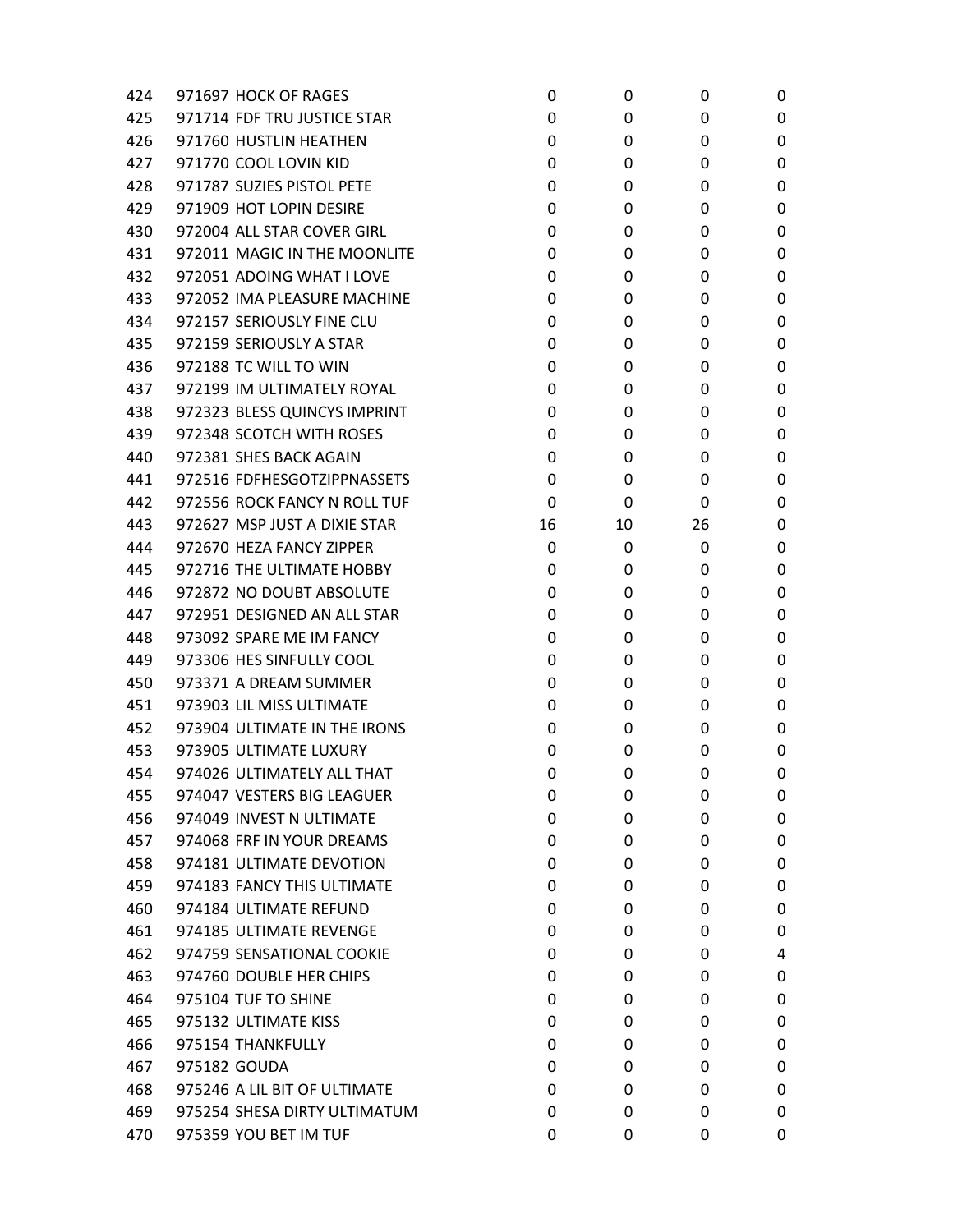| 471 | 975524 HES BREAKN THE RULES  | 0 | 0 | 0 | 0 |
|-----|------------------------------|---|---|---|---|
| 472 | 975540 ULTIMATE WHITEOUT     | 0 | 0 | 0 | 0 |
| 473 | 975546 PAINT ME ULTIMATE     | 0 | 0 | 0 | 0 |
| 474 | 975576 ULTIMATE TIMING       | 0 | 0 | 0 | 0 |
| 475 | 975711 THEULTIMATE ADVANTAGE | 0 | 0 | 0 | 0 |
| 476 | 975729 NOTICE IZA BLUE       | 0 | 0 | 0 | 0 |
| 477 | 975856 SLEEPIN IN THE PARK   | 0 | 0 | 0 | 0 |
| 478 | 975988 NOTICE TAFFETA        | 0 | 0 | 0 | 0 |
| 479 | 975993 HEAVENSENT DIVA       | 0 | 0 | 0 | 0 |
| 480 | 975994 HEAVEN FORGOTMY SPOTS | 0 | 0 | 0 | 0 |
| 481 | 976236 BOUND TO WHITE CHEX   | 0 | 0 | 0 | 0 |
| 482 | 976306 MONEYS GINGERBEARGIRL | 0 | 0 | 0 | 0 |
| 483 | 976329 HEZA RADICAL HOUR     | 0 | 0 | 0 | 0 |
| 484 | 976590 FROSTED ROSES PLEASE  | 0 | 0 | 0 | 0 |
| 485 | 976680 KIDS NAUGHTY HOTTIE   | 0 | 0 | 0 | 0 |
| 486 | 977323 A SPECIAL INVITATION  | 0 | 0 | 0 | 0 |
| 487 | 977324 HESA SPECIAL HOTROD   | 0 | 0 | 0 | 0 |
| 488 | 977473 HES GOT THE INTUITION | 0 | 0 | 0 | 0 |
| 489 | 977474 SHES GOT INTUITION    | 0 | 0 | 0 | 0 |
| 490 | 977475 HER ASSETS R INVITED  | 0 | 0 | 0 | 0 |
| 491 | 977476 INVESTMENT ZIPPO      | 0 | 0 | 0 | 0 |
| 492 | 977477 CHOCOLATE ASSETS      | 0 | 0 | 0 | 0 |
| 493 | 977630 INVEST N AN ULTIMATE  | 0 | 0 | 0 | 0 |
| 494 | 977641 TUF TIME TRUDY        | 0 | 0 | 0 | 0 |
| 495 | 977698 ADO WOP               | 0 | 0 | 0 | 0 |
| 496 | 978027 DONE BEEN INVITED     | 0 | 0 | 0 | 0 |
| 497 | 978130 SHES COOL AND SASSY   | 0 | 0 | 0 | 0 |
| 498 | 978178 IMA ELEGANT VERSE     | 0 | 0 | 0 | 0 |
| 499 | 978236 CK CARAVEL            | 0 | 0 | 0 | 0 |
| 500 | 978284 SHES PERFECTLY HOT    | 0 | 0 | 0 | 0 |
| 501 | 978333 IM POOH BEAR          | 0 | 0 | 0 | 0 |
| 502 | 978490 WR CURLEY BOON        | 0 | 0 | 0 | 0 |
| 503 | 978681 THE FANCY INVITATION  | 0 | 0 | 0 | 0 |
| 504 | 979674 OREO SPECIAL          | 0 | 0 | 0 | 0 |
| 505 | 979676 BLUEGRASS SPECIAL     | 0 | 0 | 0 | 0 |
| 506 | 979829 SHES A HOT LILLI      | 0 | 0 | 0 | 0 |
| 507 | 979834 LOPIN WITH SWAGGER    | 0 | 0 | 0 | 0 |
| 508 | 979911 VITE ME IM FAMOUS     | 0 | 0 | 0 | 0 |
| 509 | 979979 HE THINKS HES HOUDINI | 0 | 0 | 0 | 0 |
| 510 | 979980 INVITE SOUTHERN STYLE | 0 | 0 | 0 | 0 |
| 511 | 979981 HE THINKS HES ROCKIN  | 0 | 0 | 0 | 0 |
| 512 | 979982 GET A LEG UP          | 0 | 0 | 0 | 0 |
| 513 | 979983 INVEST IN BLUEGRASS   | 0 | 0 | 0 | 0 |
| 514 | 979989 BLUEKENTUCKYGIRL      | 0 | 0 | 0 | 0 |
| 515 | 980165 ESPECIALLY GIFTED     | 0 | 0 | 0 | 0 |
| 516 | 980398 WINNING IRONS         | 0 | 0 | 0 | 0 |
| 517 | 980443 ISNT SHE SO TUF       | 0 | 0 | 0 | 0 |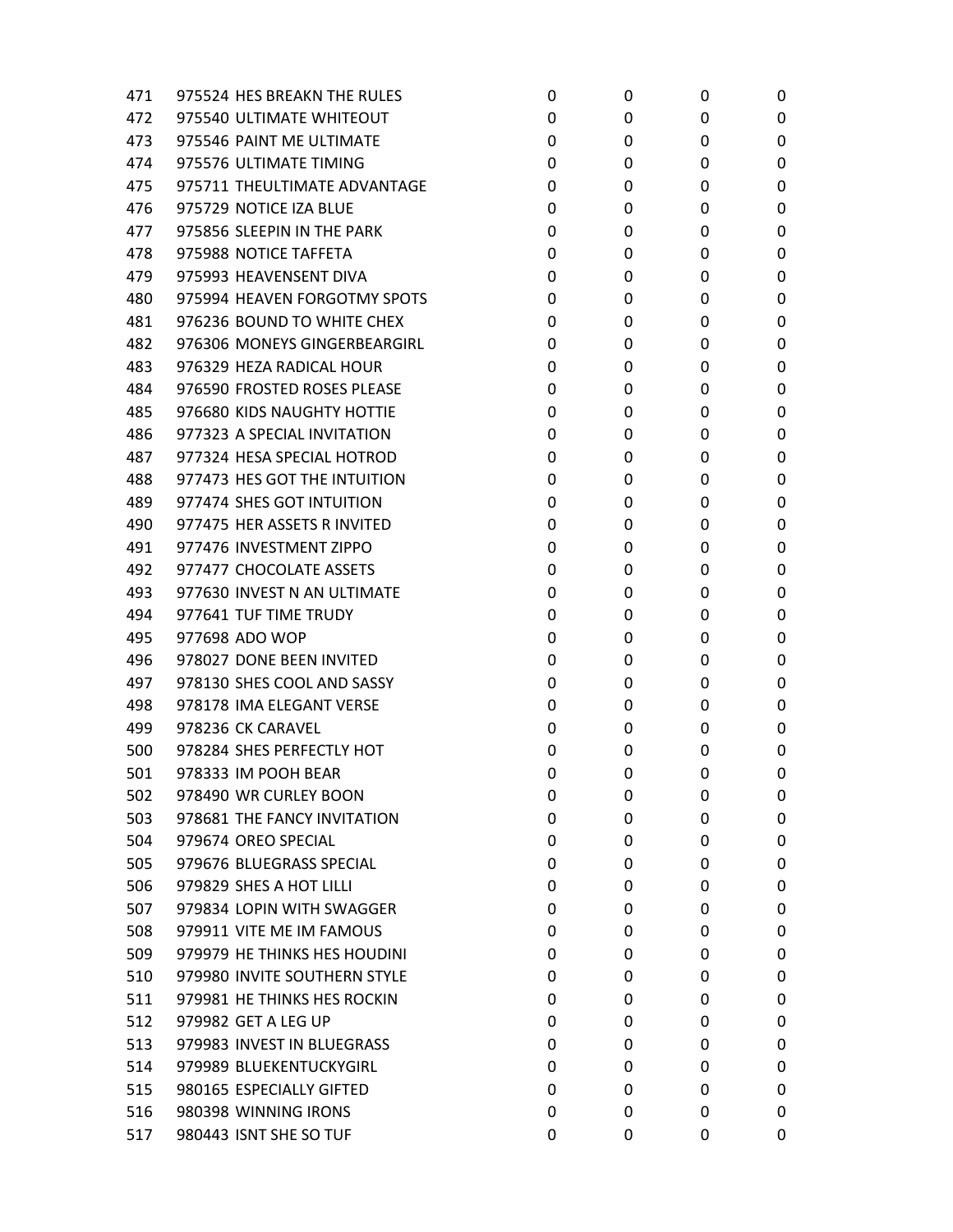| 518 | 980545 SERIOUSLY A DIVA      | 0     | 0  | 0     | 0 |
|-----|------------------------------|-------|----|-------|---|
| 519 | 981045 UCAN CALL ME PRETTY   | 0     | 0  | 0     | 0 |
| 520 | 981064 HES GOT PARTY STYLE   | 0     | 0  | 0     | 0 |
| 521 | 981097 TOBAGO BREEZE         | 0     | 0  | 0     | 0 |
| 522 | 981344 FSF THE ZIPMOTIST     | 0     | 0  | 0     | 0 |
| 523 | 981449 ALREADY ULTIMATE      | 0     | 0  | 0     | 0 |
| 524 | 981763 TZ ULTIMATE DIRTY GAL | 0     | 0  | 0     | 0 |
| 525 | 981807 TZR TUF TO ZIP BY ME  | 0     | 0  | 0     | 0 |
| 526 | 981859 FOOLISH ABOUT YOU     | 0     | 0  | 0     | 0 |
| 527 | 981878 IMA RUBY BY KID       | 0     | 0  | 0     | 0 |
| 528 | 981941 IMA SUPER FANCY JANE  | 0     | 0  | 0     | 0 |
| 529 | 981973 BUILT OTOE TUF        | 0     | 0  | 0     | 0 |
| 530 | 982025 BOURBON TRAIL         | 0     | 0  | 0     | 0 |
| 531 | 982366 LITL TOUCH OF CLUE    | 0     | 0  | 0     | 0 |
| 532 | 982523 FRIDAY NIGHT ALL STAR | 0     | 0  | 0     | 0 |
| 533 | 982534 HEY NOW SHEZA ALLSTAR | 0     | 0  | 0     | 0 |
| 534 | 982576 WHAT N AWESOME MISS   | 0     | 0  | 0     | 0 |
| 535 | 982875 A FANCY ULTIMATUM     | 0     | 0  | 0     | 0 |
| 536 | 983210 MS CRIMSON N CLOVER   | 0     | 0  | 0     | 0 |
| 537 | 983216 THE ULTIMATE PAYOFF   | 0     | 0  | 0     | 0 |
| 538 | 983649 BEARS PRAYER          | 0     | 0  | 0     | 0 |
| 539 | 983689 LX JUST CALL ME FANCY | 11    | 8  | 19    | 0 |
| 540 | 984080 SMOKIN THE BLUEGRASS  | 0     | 0  | 0     | 0 |
| 541 | 984086 CLUEPRINT             | 0     | 0  | 0     | 0 |
| 542 | 984145 BOURBON COUNTY KID    | 0     | 0  | 0     | 0 |
| 543 | 984407 MR CASANOVA           | 0     | 0  | 0     | 0 |
| 544 | 984606 GOOD LOOKIN KID       | 0     | 0  | 0     | 0 |
| 545 | 984764 BEARENTINE JAC        | 0     | 0  | 0     | 0 |
| 546 | 985470 CL CHECK ME OUT       | 0     | 0  | 0     | 0 |
| 547 | 985539 IMPRINT TO WIN        | 0     | 0  | 0     | 0 |
| 548 | 985544 LUKE AND LEARN        | 0     | 0  | 0     | 0 |
| 549 | 985590 DGS IRON ME           | 0     | 0  | 0     | 0 |
| 550 | 985721 SECUREDS GLAMOUR GIRL | 0     | 0  | 0     | 0 |
| 551 | 985839 PAINTED N BLUEGRASS   | 323.5 | 69 | 392.5 | 0 |
| 552 | 985977 TUF TO SKIPA STAR     | 0     | 0  | 0     | 0 |
| 553 | 985978 TUF SOCKETT           | 0     | 0  | 0     | 0 |
| 554 | 986257 ULTIMATE SWEET STAR   | 0     | 0  | 0     | 0 |
| 555 | 986559 CHIP MISSED A SPOT    | 0     | 0  | 0     | 0 |
| 556 | 986686 ALL STAR SPECIAL      | 0     | 0  | 0     | 0 |
| 557 | 986800 ULTIMATELY RIGHT      | 0     | 0  | 0     | 0 |
| 558 | 987345 SHEZ BEARLY EXCLUSIVE | 0     | 0  | 0     | 0 |
| 559 | 987459 CLUES PRETTY DESIGN   | 0     | 0  | 0     | 0 |
| 560 | 987512 COULD ONLY BE ME      | 0     | 0  | 0     | 0 |
| 561 | 987542 ULTIMATELY WORTH IT   | 0     | 0  | 0     | 0 |
| 562 | 987682 ALLOVERTHISMARGARITA  | 0     | 0  | 0     | 0 |
| 563 | 987932 ULTIMATE BLAZE        | 0     | 0  | 0     | 0 |
| 564 | 988186 HE FANCIES BLONDES    | 0     | 0  | 0     | 0 |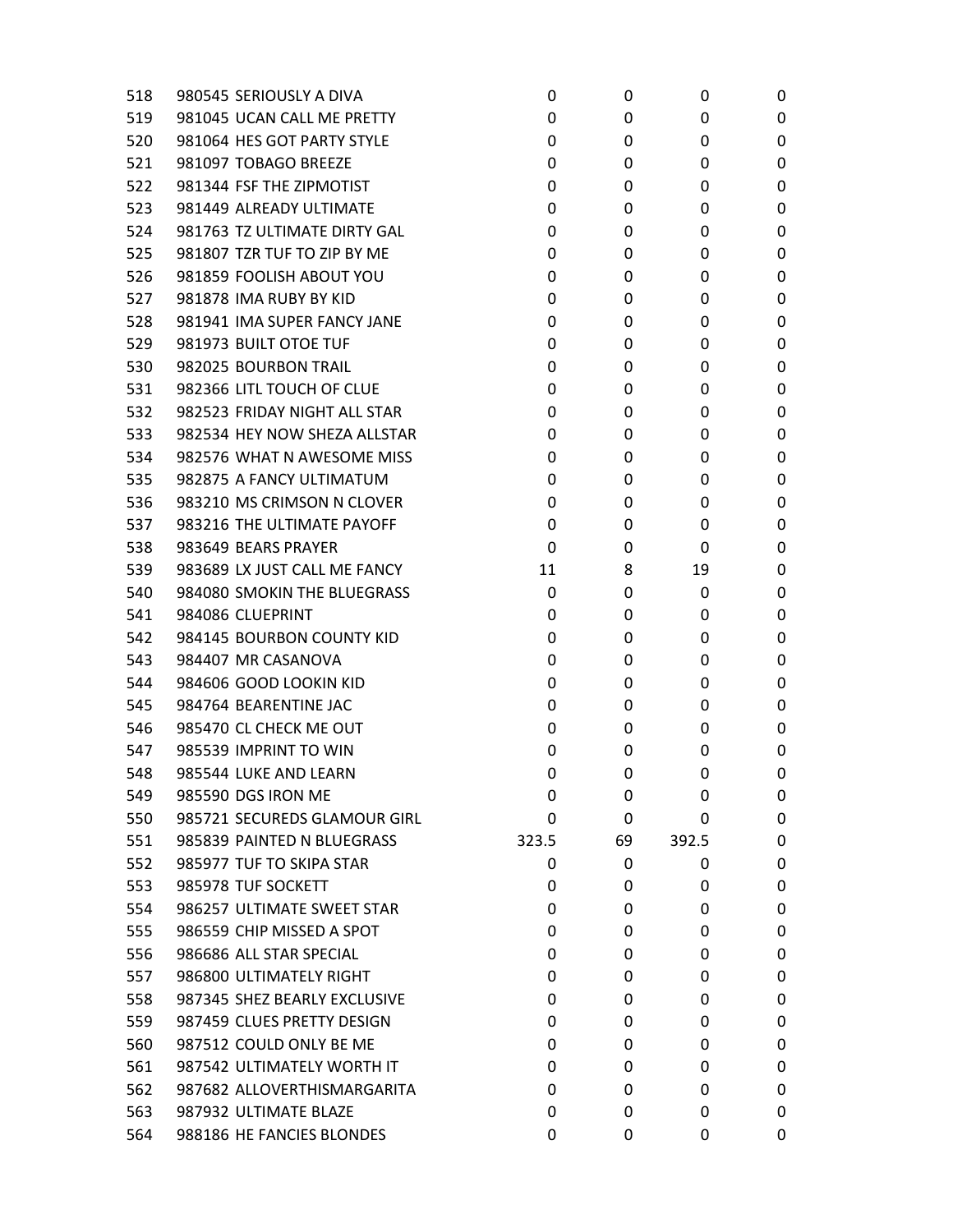| 565 | 988670 MR CLASSICAL CLU      | 0   | 0    | 0  | 0 |
|-----|------------------------------|-----|------|----|---|
| 566 | 989195 ONLY SAY MY NAME      | 0   | 0    | 0  | 0 |
| 567 | 989409 IGP PAINTED MIST      | 0   | 0    | 0  | 0 |
| 568 | 989454 MISS PREMIUM SCOTCH   | 0   | 0    | 0  | 0 |
| 569 | 989621 ULTIMATELYFALLINFORU  | 0   | 0    | 0  | 0 |
| 570 | 989663 FINE ME A SNAZZY CHIP | 0   | 0    | 0  | 0 |
| 571 | 989721 EXOTIC IRON           | 4.5 | 11.5 | 16 | 0 |
| 572 | 989996 CEE HOLLYWOOD BEAR    | 0   | 0    | 0  | 0 |
| 573 | 989997 SMART LIKE BEAR       | 0   | 0    | 0  | 0 |
| 574 | 989998 BEARS HOLLYWOOD JAZZ  | 0   | 0    | 0  | 0 |
| 575 | 990238 R TRU CLU             | 0   | 0    | 0  | 0 |
| 576 | 990467 THE ULTIMATE DATE     | 0   | 0    | 0  | 0 |
| 577 | 990666 THE ULTIMATE BOY TOY  | 0   | 0    | 0  | 0 |
| 578 | 990756 DGS SHRIKING HOTIRON  | 0   | 0    | 0  | 0 |
| 579 | 990810 HEATHENLONESOMEJET    | 0   | 0    | 0  | 0 |
| 580 | 991025 ZIPSCHOCOLATYHEATHEN  | 0   | 0    | 0  | 0 |
| 581 | 991032 CR STREAKIN BEAR      | 0   | 0    | 0  | 0 |
| 582 | 991076 COOL N CHANEL         | 0   | 0    | 0  | 0 |
| 583 | 991089 GOT LUCKY TODAY       | 0   | 0    | 0  | 0 |
| 584 | 991395 SIMPLY A HOTROD       | 0   | 0    | 0  | 0 |
| 585 | 992492 AN ULITMATE HOTROD    | 0   | 0    | 0  | 0 |
| 586 | 992493 THE ULTIMATE NEWS     | 0   | 0    | 0  | 0 |
| 587 | 992494 AN ULTIMATE ROYAL     | 0   | 0    | 0  | 0 |
| 588 | 992495 ONE CLASSSY PAINT     | 0   | 0    | 0  | 0 |
| 589 | 992722 CHIPS SWEET COOKIE    | 0   | 0    | 0  | 0 |
| 590 | 992781 ULTIMATE TRIUMPH      | 0   | 0    | 0  | 0 |
| 591 | 992783 TUF TURNIN TRIX       | 0   | 0    | 0  | 0 |
| 592 | 992784 ULTIMATE COM EN IN    | 0   | 0    | 0  | 0 |
| 593 | 992795 ZIPPED UP N TUF       | 0   | 0    | 0  | 0 |
| 594 | 993470 THE ULTIMATE HIGH     | 0   | 0    | 0  | 0 |
| 595 | 993586 DONT EXPECT N INVITE  | 0   | 0    | 0  | 0 |
| 596 | 993739 THE ULTIMATE RAGE     | 0   | 0    | 0  | 0 |
| 597 | 993740 JUST CUZ IM TUF       | 0   | 0    | 0  | 0 |
| 598 | 994125 CHIPPN TO THE IMPULSE | 0   | 0    | 0  | 0 |
| 599 | 996858 LJD NOTTA BLAZZIN CLU | 0   | 0    | 0  | 0 |
| 600 | 997265 RJ EL ROI             | 0   | 0    | 0  | 0 |
| 601 | 998932 JUST CUT TO THE CHASE | 3   | 0    | 3  | 0 |
| 602 | 999388 OH DONT FANCY ME      | 0   | 0    | 0  | 0 |
| 603 | 999506 FANCIER THAN YOU      | 0   | 0    | 0  | 0 |
| 604 | 999674 SCOTTISH GOLD         | 0   | 0    | 0  | 0 |
| 605 | 999722 RACHETTS SWEET CLU    | 0   | 0    | 0  | 0 |
| 606 | 999820 LX ROCKIN MY FANCY    | 0   | 0    | 0  | 0 |
| 607 | 1000220 ULTIMATELY ABOUT ME  | 0   | 0    | 0  | 0 |
| 608 | 1000222 COOL N VERSACE       | 0   | 0    | 0  | 0 |
| 609 | 1000542 COLONELSMOKINSHINE   | 0   | 0    | 0  | 0 |
| 610 | 1000546 COLONESMOKINDOLL     | 0   | 0    | 0  | 0 |
| 611 | 1000605 SCARLETT REDEMPTION  | 0   | 0    | 0  | 0 |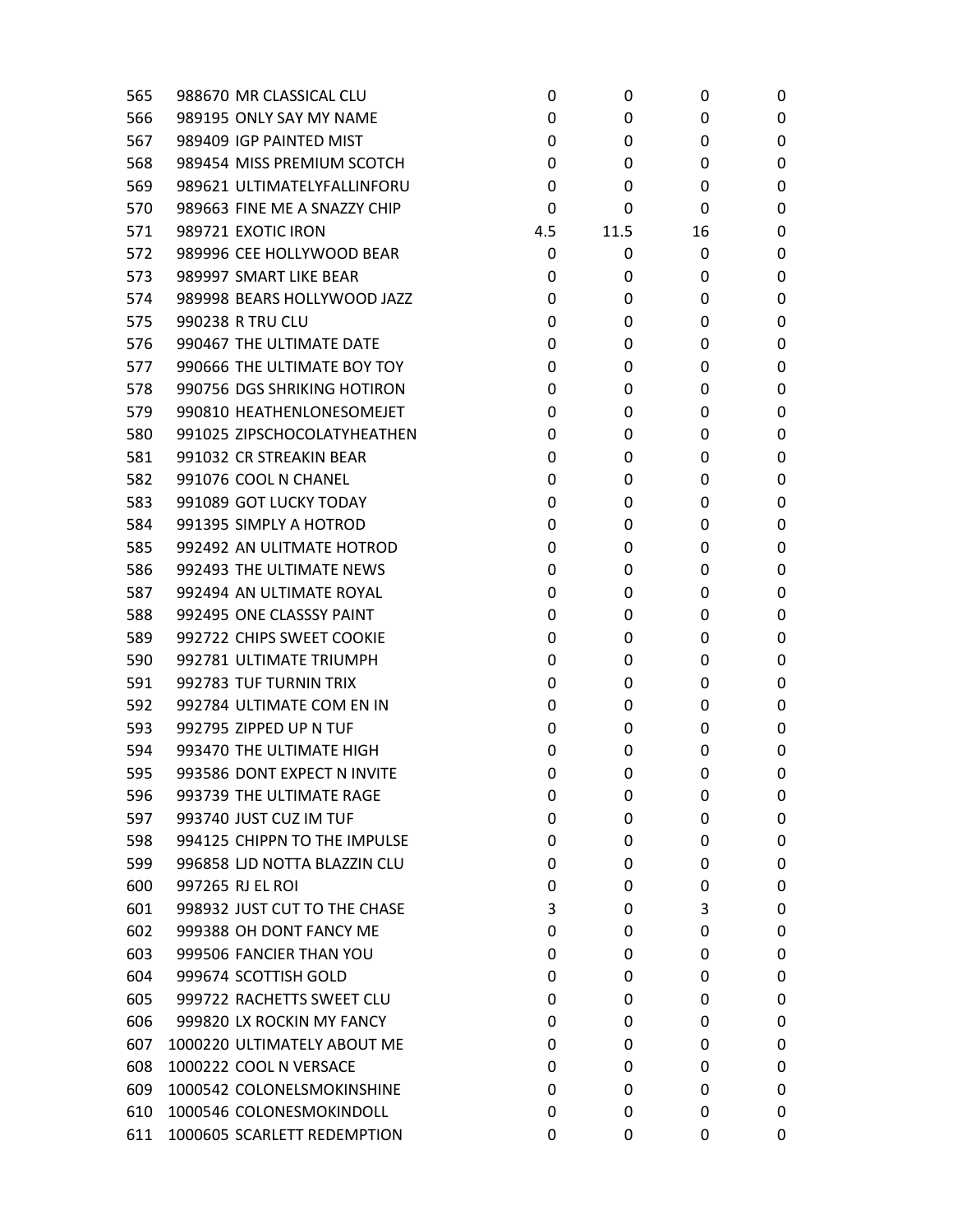| 612 | 1000659 BEARS CRYSTAL LENA    | 0 | 0 | 0 | 0 |
|-----|-------------------------------|---|---|---|---|
| 613 | 1000740 MISS LOVELY LILLY     | 0 | 0 | 0 | 0 |
| 614 | 1000877 COOL N STILETTOS      | 0 | 0 | 0 | 0 |
| 615 | 1000989 ONE KOOL CLU          | 0 | 0 | 0 | 0 |
| 616 | 1001075 BEARS ROYAL PRINCESS  | 0 | 0 | 0 | 0 |
| 617 | 1001367 COLONEL SMOKIN FINEST | 0 | 0 | 0 | 0 |
| 618 | 1001537 HE THINKS HES GOLD    | 0 | 0 | 0 | 0 |
| 619 | 1001991 BEARS SUN DEE STAR    | 0 | 0 | 0 | 0 |
| 620 | 1001995 MIZ CAROLINA PINE     | 0 | 0 | 0 | 0 |
| 621 | 1002005 GO BIG                | 0 | 0 | 0 | 0 |
| 622 | 1002009 COLONELSMOKINPRAYER   | 0 | 0 | 0 | 0 |
| 623 | 1002248 LETTIES LIL CRYSTAL   | 0 | 0 | 0 | 0 |
| 624 | 1002387 IRISH LIL STAR        | 0 | 0 | 0 | 0 |
| 625 | 1002482 SCOTTISH DOMINANCE    | 0 | 0 | 0 | 0 |
| 626 | 1002692 SHEZ MIGHTY CLUE      | 0 | 0 | 0 | 0 |
| 627 | <b>1002696 KIDDIVA</b>        | 0 | 0 | 0 | 0 |
| 628 | 1002757 SHES ULTIMATELY GOOD  | 0 | 0 | 0 | 0 |
| 629 | 1003693 DONT SKIP MY ULTIMATE | 0 | 0 | 0 | 0 |
| 630 | 1004103 ULTIMATE JOKER        | 0 | 0 | 0 | 0 |
| 631 | 1004127 BEARLY IRISH          | 0 | 0 | 0 | 0 |
| 632 | 1004734 HEZN ALL AMERICAN KID | 0 | 0 | 0 | 0 |
| 633 | 1004890 CLASSICAL CREATION    | 0 | 0 | 0 | 0 |
| 634 | 1005168 DGS COLLECT ME        | 0 | 0 | 0 | 0 |
| 635 | 1005187 CASH IN THE IRONS     | 4 | 5 | 9 | 0 |
| 636 | 1005869 COOPERS IN THE HOUSE  | 0 | 0 | 0 | 0 |
| 637 | 1006288 SPECTACULAR DECISION  | 0 | 0 | 0 | 0 |
| 638 | 1006788 UP FOR ULTIMATE FUN   | 0 | 0 | 0 | 0 |
| 639 | 1006789 GIVE ME AFANCY SCOTCH | 0 | 0 | 0 | 0 |
| 640 | 1006940 FSF ZIPZAG            | 0 | 0 | 0 | 0 |
| 641 | 1007131 BRINGIN ULTIMATE HEAT | 0 | 0 | 0 | 0 |
| 642 | 1007132 OH YOU FANCY HUH      | 0 | 0 | 0 | 0 |
| 643 | 1007491 ULTIMATE STARTS HERE  | 0 | 0 | 0 | 0 |
| 644 | 1008049 AN ULTIMATE HEIR      | 0 | 0 | 0 | 0 |
| 645 | 1008050 DOLLED UP ULTIMATE    | 0 | 0 | 0 | 0 |
| 646 | 1008051 DOIN THE FANCY THING  | 0 | 0 | 0 | 0 |
| 647 | 1008125 ULTIMATE TUF BOY      | 0 | 0 | 0 | 0 |
| 648 | 1008295 SENSATIONAL CHIPPER   | 0 | 0 | 0 | 0 |
| 649 | 1008415 THE ULTIMATE PIZAZZ   | 0 | 0 | 0 | 0 |
| 650 | 1008459 DONTQUESTION MY FANCY | 0 | 0 | 0 | 0 |
| 651 | 1008460 HOCK ROCKIN FANCY     | 0 | 0 | 0 | 0 |
| 652 | 1008461 ULTIMATELY INVITED    | 0 | 0 | 0 | 0 |
| 653 | 1008462 GOTTA BE AN ULTIMATE  | 0 | 0 | 0 | 0 |
| 654 | 1008463 ULTIMATE PLAYER       | 0 | 0 | 0 | 0 |
| 655 | 1008488 HEZ SLIGHTLY LONESOME | 0 | 0 | 0 | 0 |
| 656 | 1008574 SHES A FANCY RYDE     | 0 | 0 | 0 | 0 |
| 657 | 1008654 IM THE ULTIMATE STAR  | 0 | 0 | 0 | 0 |
| 658 | 1008763 MISS SWEETCELEBRATION | 0 | 0 | 0 | 0 |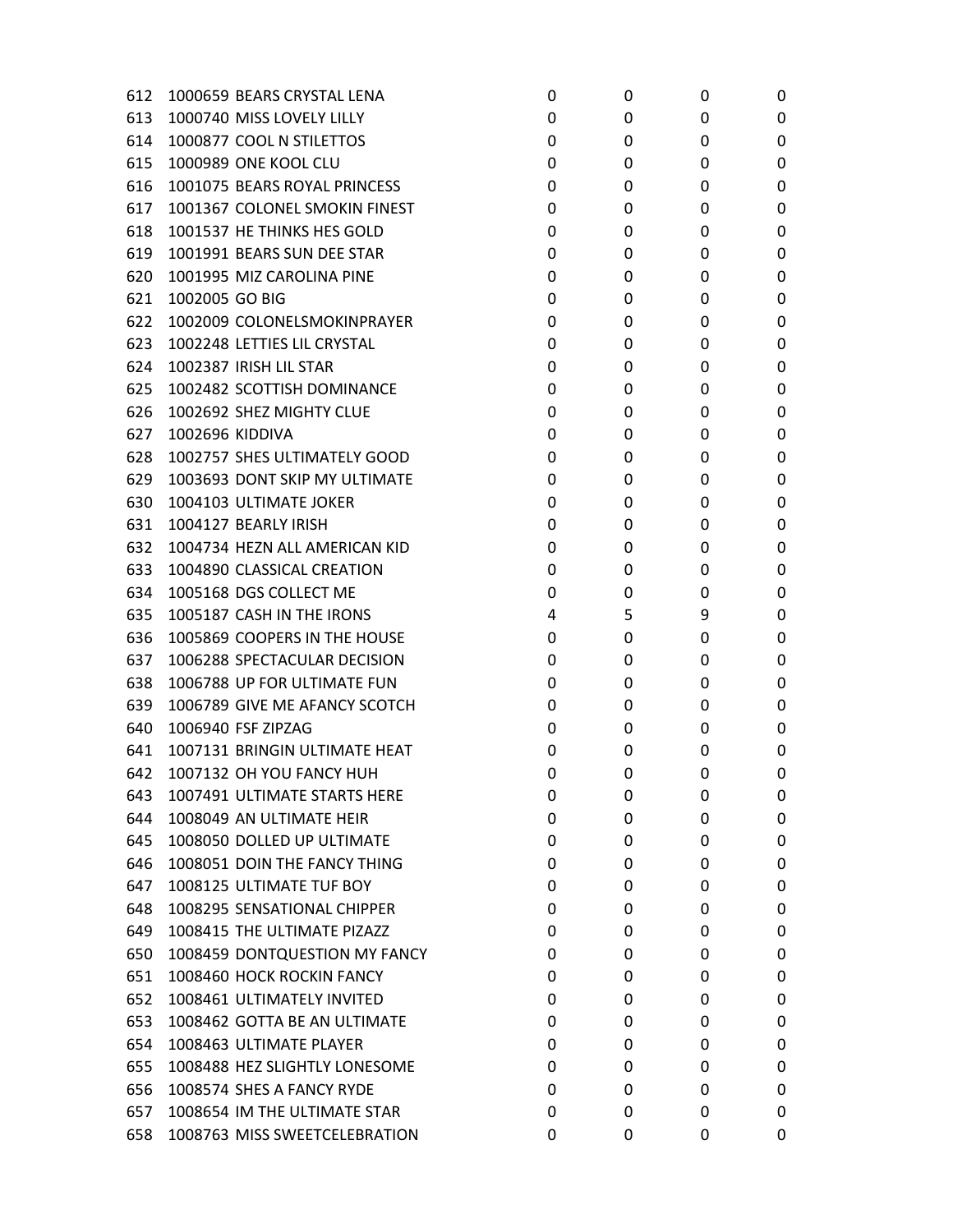| 659 | 1008770 IRONING OUT DETAILS   | 0  | 0  | 0  | 0  |
|-----|-------------------------------|----|----|----|----|
| 660 | 1008822 PLAYIN TUF            | 0  | 0  | 0  | 0  |
| 661 | 1009512 THAT LUCKY DAWG       | 0  | 0  | 0  | 0  |
| 662 | 1009603 ULTIMATE IN MOTION    | 0  | 0  | 0  | 0  |
| 663 | 1010321 STARS V I P           | 0  | 0  | 0  | 0  |
| 664 | 1010629 MOON GRAND IMAGE      | 0  | 0  | 0  | 0  |
| 665 | 1010776 CLUECEPTIONAL         | 0  | 0  | 0  | 0  |
| 666 | 1011005 KISS ME IM LONESOME   | 0  | 0  | 0  | 0  |
| 667 | 1011135 INDINERA              | 0  | 0  | 0  | 0  |
| 668 | 1011553 WRF SASSIN KID        | 0  | 0  | 0  | 0  |
| 669 | 1012419 BEAR YOUR ASSET       | 0  | 29 | 29 | 0  |
| 670 | 1012741 CHR THREELENAFRECKLES | 0  | 0  | 0  | 0  |
| 671 | 1012802 CHAOTICA              | 0  | 0  | 0  | 0  |
| 672 | 1014147 BARELY GOT FANCY      | 0  | 0  | 0  | 0  |
| 673 | 1014745 AN ULTIMATE HIGH      | 0  | 0  | 0  | 0  |
| 674 | 1015420 RHK ULTIMATE PARTIER  | 0  | 0  | 0  | 0  |
| 675 | 1016040 RAZOR TUF             | 0  | 0  | 0  | 0  |
| 676 | 1016317 ULTIMATE PERSUASION   | 0  | 0  | 0  | 0  |
| 677 | 1016625 IMPRINTED BY ALLSTAR  | 0  | 0  | 0  | 11 |
| 678 | 1016903 THE ULTIMATE QUEST    | 0  | 0  | 0  | 0  |
| 679 | 1017113 THE REFLECTION        | 0  | 0  | 0  | 0  |
| 680 | 1017339 SCOTTISH LASSIE       | 0  | 0  | 0  | 0  |
| 681 | 1017393 COLONELSMOKINGSUGAR   | 0  | 0  | 0  | 0  |
| 682 | 1017394 COLONELSMOKINGWITEOUT | 0  | 0  | 0  | 0  |
| 683 | 1017658 ZIPPED ON SPIRITS     | 0  | 0  | 0  | 0  |
| 684 | 1017689 COLONELSMOKINGBUD     | 0  | 0  | 0  | 0  |
| 685 | 1017711 COLONELSMOKINGFLASH   | 0  | 0  | 0  | 0  |
| 686 | 1017775 MIGHTY SWEET TWISTER  | 0  | 0  | 0  | 0  |
| 687 | 1017954 FANCY LIKE THAT       | 42 | 52 | 94 | 0  |
| 688 | 1018114 BEARLY COOKIESNCREAM  | 0  | 0  | 0  | 0  |
| 689 | 1018190 FOURTEENKARATELEGANCE | 21 | 24 | 45 | 0  |
| 690 | 1018507 REAL DOMINANCE        | 0  | 0  | 0  | 0  |
| 691 | 1018762 THE ULTIMATE ELEGANCE | 0  | 0  | 0  | 0  |
| 692 | 1018821 COOL N CAPTIVATING    | 0  | 0  | 0  | 0  |
| 693 | 1018842 TO CHEXY FOR A SPOT   | 0  | 0  | 0  | 0  |
| 694 | 1019238 COOL PAINTED HEIR     | 0  | 0  | 0  | 0  |
| 695 | 1019270 TALK ABOUT ULTIMATE   | 0  | 0  | 0  | 0  |
| 696 | 1019307 ALWAYS SOMETHING      | 0  | 0  | 0  | 0  |
| 697 | 1019577 THESE TIMES R TUF     | 0  | 0  | 0  | 0  |
| 698 | 1019578 ONLY BY GRACE         | 0  | 0  | 0  | 0  |
| 699 | 1019583 GAUCHOS LIL GUNNER    | 0  | 0  | 0  | 0  |
| 700 | 1019586 ONE FOX GUNNER        | 0  | 0  | 0  | 0  |
| 701 | 1019608 FSF SUPER STAR        | 0  | 0  | 0  | 0  |
| 702 | 1019718 COOL N ENCHANTING     | 0  | 0  | 0  | 0  |
| 703 | 1019873 ZIPMOTIZED BY LOVE    | 0  | 0  | 0  | 0  |
| 704 | 1020015 FANCY ON SUNDAY       | 0  | 0  | 0  | 0  |
| 705 | 1020193 SHES LEGIT            | 0  | 0  | 0  | 0  |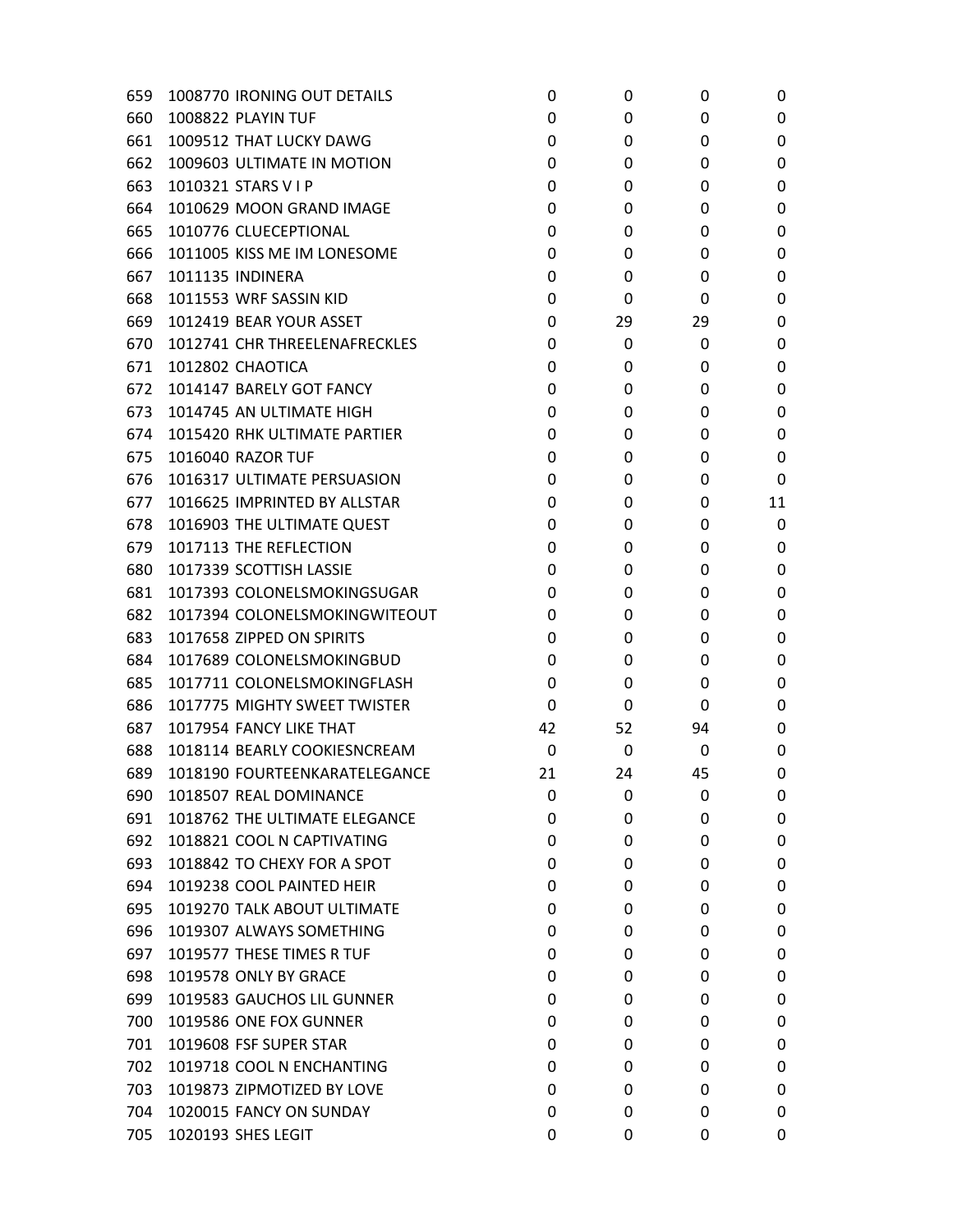| 706 | 1020419 THE ULTIMATE PARTNER  | 0 | 0   | 0   | 0 |
|-----|-------------------------------|---|-----|-----|---|
| 707 | 1020470 ULTIMATELY SLEEPY     | 0 | 0   | 0   | 0 |
| 708 | 1021155 RITZY KID             | 0 | 0   | 0   | 0 |
| 709 | 1021283 TALKIN DIRTY TO ME    | 0 | 0   | 0   | 0 |
| 710 | 1021409 JAZ IT UP FANCY       | 0 | 0   | 0   | 0 |
| 711 | 1021698 HONEY HES FANCY       | 0 | 0   | 0   | 0 |
| 712 | 1021730 ULTIMATELY MY TIME    | 0 | 0.5 | 0.5 | 0 |
| 713 | 1021731 CHEX OUT MY ULTIMATE  | 0 | 0   | 0   | 0 |
| 714 | 1021732 ULTIMATE LEVERAGE     | 0 | 0   | 0   | 0 |
| 715 | 1021733 FANCY IN MY PJS       | 0 | 0   | 0   | 0 |
| 716 | 1021734 THE ULTIMATE MOTIVE   | 0 | 0   | 0   | 0 |
| 717 | 1021735 ULTIMATE POISON       | 0 | 0   | 0   | 0 |
| 718 | 1021927 THE ULTIMATE GOODS    | 0 | 0   | 0   | 0 |
| 719 | 1021954 FANCY THIS DEAL       | 0 | 0   | 0   | 0 |
| 720 | 1022428 SHESA SPECIAL STAR    | 0 | 0   | 0   | 0 |
| 721 | 1022464 FIFTY SHADES OF FANCY | 0 | 0   | 0   | 0 |
| 722 | 1022732 SHES DONE TALKIN      | 0 | 0   | 0   | 0 |
| 723 | 1023067 BEARIN UR ASSETS      | 3 | 4   | 7   | 0 |
| 724 | 1024257 EXCEPTIONAL CLUE      | 0 | 0   | 0   | 0 |
| 725 | 1027824 COLONELSMOKINGCODY    | 0 | 0   | 0   | 0 |
| 726 | 1027825 COLONELSMOKINGHEART   | 0 | 0   | 0   | 0 |
| 727 | 1027826 COLONELS BOGGIE JAC   | 0 | 0   | 0   | 0 |
| 728 | 1027827 COLONELSSMOKINMELODY  | 0 | 0   | 0   | 0 |
| 729 | 1027829 COLONELSMOKINSANTIAGO | 0 | 0   | 0   | 0 |
| 730 | 1027898 MY SPECIAL SECRET     | 0 | 0   | 0   | 0 |
| 731 | 1028128 IM THE COOLEST KID    | 0 | 0   | 0   | 0 |
| 732 | 1028691 SCOTTISH SILHOUETTE   | 0 | 0   | 0   | 0 |
| 733 | 1029033 COLONELSMOKINGBONBON  | 0 | 0   | 0   | 0 |
| 734 | 1029093 COOL N IRISH LACE     | 0 | 0   | 0   | 0 |
| 735 | 1030240 ULTIMATELY CANADIAN   | 0 | 0   | 0   | 0 |
| 736 | 1030829 TUF MISTER ZIP        | 0 | 0   | 0   | 0 |
| 737 | 1031126 IM RAINEY BY FRECKLES | 0 | 0   | 0   | 0 |
| 738 | 1031127 FACE MAN BY FRECKLES  | 0 | 0   | 0   | 0 |
| 739 | 1031128 IM MADDIE BY FRECKLES | 0 | 0   | 0   | 0 |
| 740 | 1031129 DON JUAN BY FRECKLES  | 0 | 0   | 0   | 0 |
| 741 | 1031130 AUGUSTINA BY FRECKLES | 0 | 0   | 0   | 0 |
| 742 | 1031136 CHEX THIS ULTIMATE    | 0 | 0   | 0   | 0 |
| 743 | 1031386 IM A TUF PAINT        | 0 | 0   | 0   | 0 |
| 744 | 1031519 ZIPS CHROME EDITION   | 0 | 0   | 0   | 0 |
| 745 | 1032435 BIG RICH N ULTIMATE   | 0 | 0   | 0   | 0 |
| 746 | 1032961 HES ONE TUF COOKIE    | 0 | 0   | 0   | 0 |
| 747 | 1033645 PAINT THE DOTTS       | 0 | 0   | 0   | 0 |
| 748 | 1033647 CHUTE THE ROCKET      | 0 | 0   | 0   | 0 |
| 749 | 1034432 ULTIMATE HEAT         | 0 | 0   | 0   | 0 |
| 750 | 1034434 ULTIMATE OVERLOAD     | 0 | 0   | 0   | 0 |
| 751 | 1034670 SHES A COOL ULTIMATE  | 0 | 0   | 0   | 0 |
| 752 | 1034705 LEGS LUTHER           | 0 | 0   | 0   | 0 |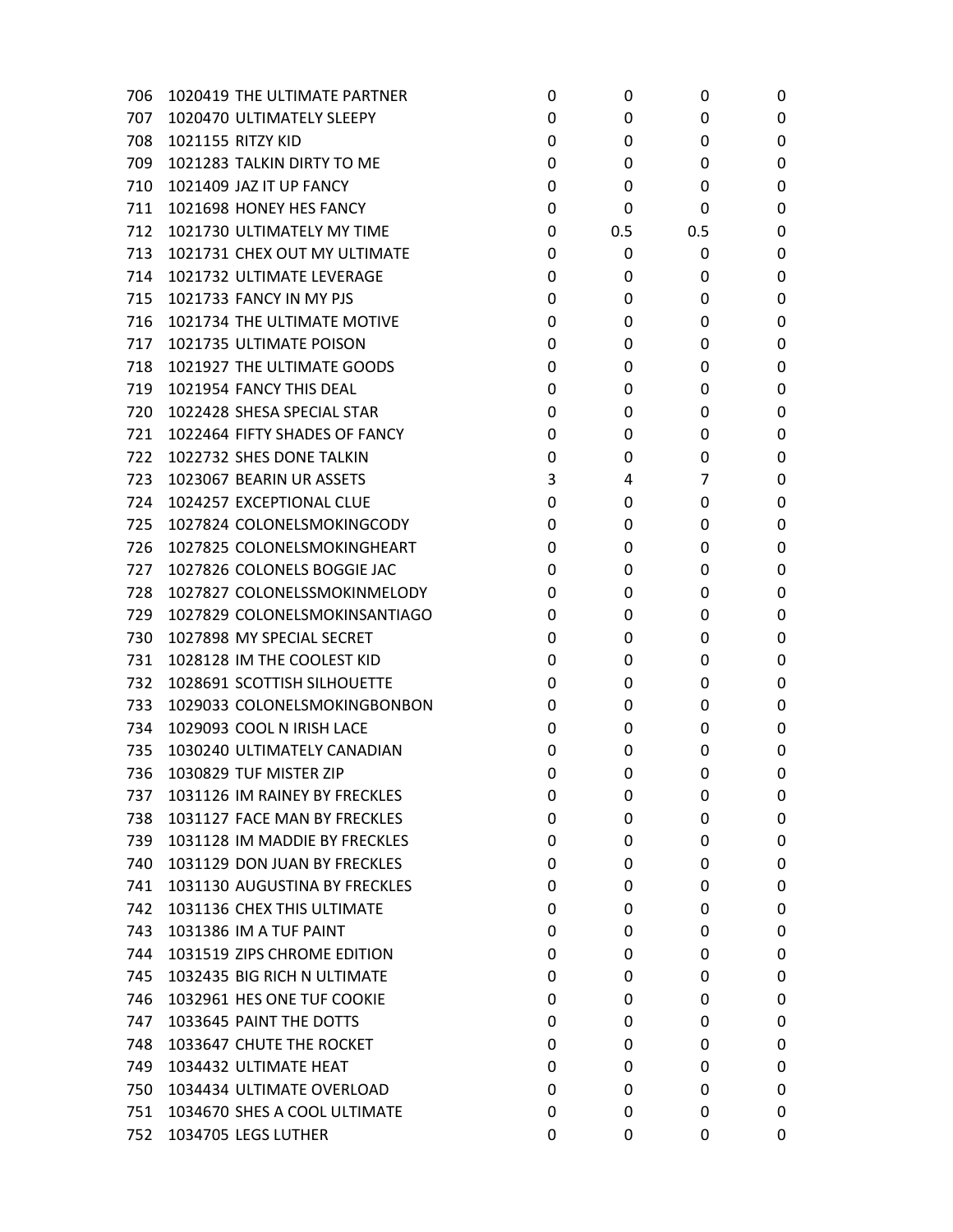| 753 | 1034709 TO ULTIMATE HEIGHTS   | 0    | 0   | 0    | 0 |
|-----|-------------------------------|------|-----|------|---|
| 754 | 1034711 JUST TUF LIKE THAT    | 0    | 0   | 0    | 0 |
| 755 | 1034714 LX FLASH N MY FANCY   | 0.5  | 1.5 | 2    | 0 |
| 756 | 1035100 A GOOD ULTIMATE       | 0    | 0   | 0    | 0 |
| 757 | 1035470 REFLECTION BY KID     | 0    | 0   | 0    | 0 |
| 758 | 1038404 HIGH SOCIETY KID      | 0    | 0   | 0    | 0 |
| 759 | 1039495 ART I SHINY FINE      | 0    | 0   | 0    | 0 |
| 760 | 1040133 THE REAL CATS MEOW    | 0    | 0   | 0    | 0 |
| 761 | 1040384 COLONELSINSTANTCOLOR  | 0    | 0   | 0    | 0 |
| 762 | 1040385 GOSPEL GUN            | 0    | 0   | 0    | 0 |
| 763 | 1041094 SHES THEE ULTIMATE    | 0    | 0   | 0    | 0 |
| 764 | 1041227 THE ULTIMATE SONG     | 0    | 0   | 0    | 0 |
| 765 | 1041854 SHEZA MIRROR IMAGE    | 0    | 0   | 0    | 0 |
| 766 | 1042171 ULTIMATE ATTENTION    | 0    | 0   | 0    | 0 |
| 767 | 1042245 ULTIMATE TUF GIRL     | 0    | 0   | 0    | 0 |
| 768 | <b>1042671 FANCY AT LAS</b>   | 0    | 0   | 0    | 0 |
| 769 | 1043220 IM FANCY LIKE THAT    | 0    | 8.5 | 8.5  | 0 |
| 770 | 1043221 CR ULTIMATE DANCER    | 0    | 0   | 0    | 0 |
| 771 | 1043920 A SUDDEN ULTIMATE     | 0    | 0   | 0    | 0 |
| 772 | 1044078 IGP ZIPS NEON MARQUEE | 0    | 0   | 0    | 0 |
| 773 | 1044187 THEULTIMATEREFLECTION | 0    | 0   | 0    | 0 |
| 774 | 1044583 SPIRIT OF AN ARTIST   | 0    | 0   | 0    | 0 |
| 775 | 1044584 FANCY FACTS           | 0    | 0   | 0    | 0 |
| 776 | 1044672 ULTIMATELY DIRTY      | 0    | 0   | 0    | 0 |
| 777 | 1044822 C ULTIMATELY FANCI    | 0    | 0   | 0    | 0 |
| 778 | 1045703 FANCY FROZE OVER      | 0    | 0   | 0    | 0 |
| 779 | 1046854 STEALING THE SHOW     | 0    | 0   | 0    | 0 |
| 780 | 1047213 ULTIMATELYONTHEROCKS  | 0    | 0   | 0    | 0 |
| 781 | 1047502 HEZ A TUF ZIPPER      | 0    | 0   | 0    | 0 |
| 782 | 1047820 AN ULTIMATE AFFAIR    | 0    | 0   | 0    | 0 |
| 783 | 1048000 DGS IRON TO IRON      | 0    | 0   | 0    | 0 |
| 784 | 1048461 AN ULTIMATE TREASURE  | 0    | 0   | 0    | 0 |
| 785 | 1048462 DGS IRONDIZED         | 0    | 0   | 0    | 0 |
| 786 | 1048470 DGS HER TURN TO IRON  | 0    | 0   | 0    | 0 |
| 787 | 1048912 MODIFIED              | 1    | 0   | 1    | 0 |
| 788 | 1050086 IM A SURPRISE INVITE  | 0    | 0   | 0    | 0 |
| 789 | 1050687 KIDS BIG STAR         | 0    | 0   | 0    | 0 |
| 790 | 1051220 RSTYLE                | 3.5  | 13  | 16.5 | 0 |
| 791 | 1052194 STARLETTOS            | 11.5 | 20  | 31.5 | 0 |
| 792 | 1052576 ULTIMATELY UP TO YOU  | 0    | 0   | 0    | 0 |
| 793 | 1052694 ARTISTS LIGHT         | 0    | 0   | 0    | 0 |
| 794 | 1052716 JUST PAINT ME FANCY   | 0    | 0   | 0    | 0 |
| 795 | 1053013 MY MADAMOISELLE       | 0    | 0   | 0    | 0 |
| 796 | 1053105 ALWAYS ULTIMATE       | 0    | 0   | 0    | 0 |
| 797 | 1053307 ULTIMATE COMPANION    | 2    | 3   | 5    | 0 |
| 798 | 1053475 LIL PISTOL ANNIE      | 0    | 0   | 0    | 0 |
| 799 | 1053506 ULTIMATESHOWSTOPPER   | 0    | 0   | 0    | 0 |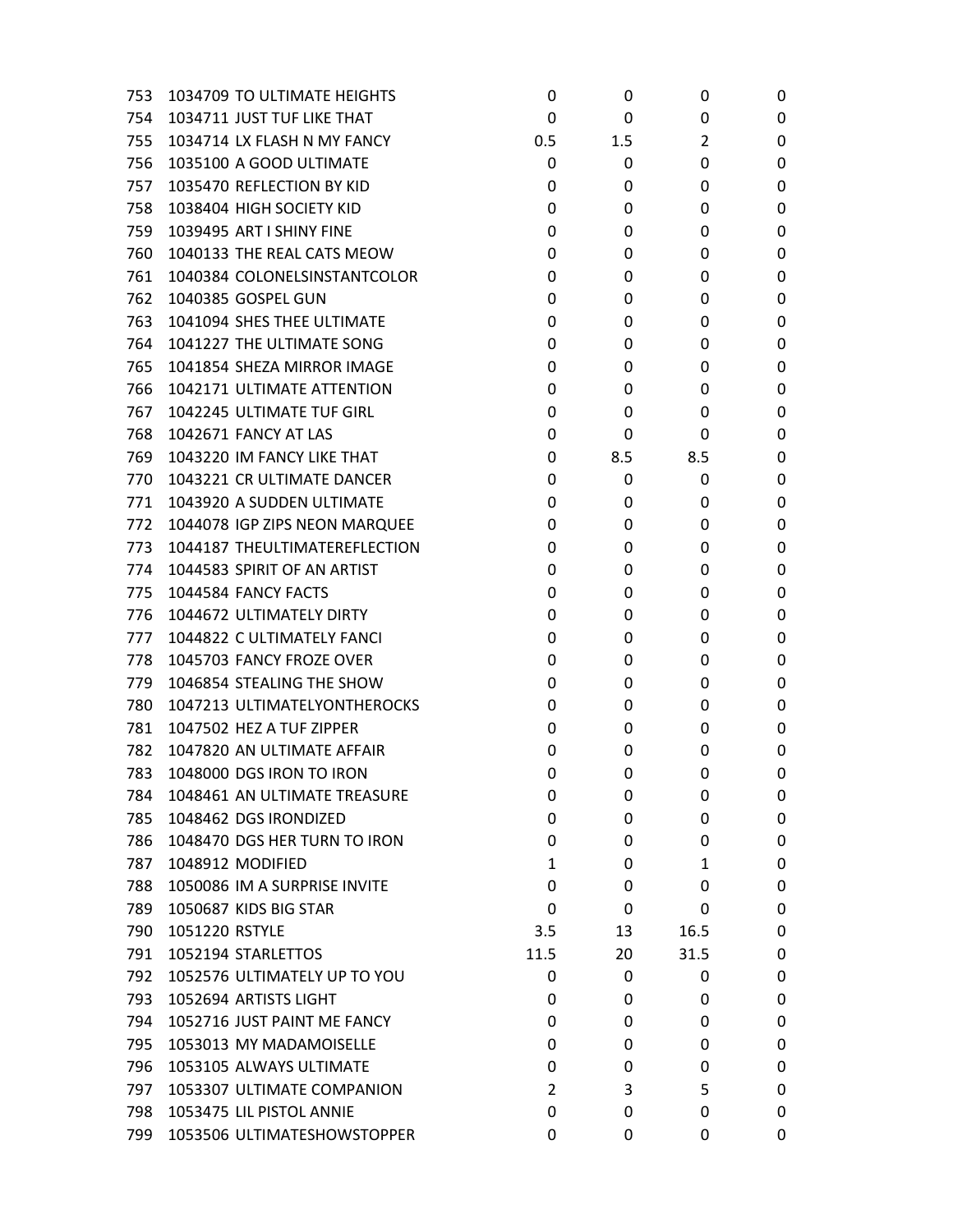| 800 | 1053769 I CAN BE A STAR       | 0              | 0 | 0 | 0 |
|-----|-------------------------------|----------------|---|---|---|
| 801 | 1053867 TUF ACT TO FOLLOW     | 0              | 0 | 0 | 0 |
| 802 | 1053872 TUF ANGELS LUVSCOTCH  | 0              | 0 | 0 | 0 |
| 803 | 1054059 THE ULTIMATE REVENGE  | 0              | 0 | 0 | 0 |
| 804 | 1054060 IM TUF N FANCY        | 0              | 0 | 0 | 0 |
| 805 | 1054061 ULTIMATELY ADDICTED   | 0              | 0 | 0 | 0 |
| 806 | 1054062 ULTIMATELY ENUFF      | 0              | 0 | 0 | 0 |
| 807 | 1054064 THE ULTIMATE AVENGER  | 0              | 0 | 0 | 0 |
| 808 | 1054324 SHES COOL AND CLASSY  | 0              | 0 | 0 | 0 |
| 809 | 1055140 WITHOUT PERMISSION    | 0              | 0 | 0 | 0 |
| 810 | 1055515 COOLEST STARSNSTRIPES | 0              | 0 | 0 | 0 |
| 811 | 1056130 ONE CLASSY ULTIMATE   | 0              | 0 | 0 | 0 |
| 812 | 1056610 WHATEVER SHES HAVIN   | 0              | 0 | 0 | 0 |
| 813 | 1056613 STATE OF THE ART      | 0              | 0 | 0 | 0 |
| 814 | 1056614 TALKIN CHOCOLATE      | 0              | 0 | 0 | 0 |
| 815 | 1056783 TUF ON THE RANGE      | 0              | 0 | 0 | 0 |
| 816 | 1057090 SKYS SILVER LINING    | 0              | 0 | 0 | 0 |
| 817 | 1057329 INTENSIFY             | 0              | 0 | 0 | 0 |
| 818 | 1057376 BALBOA                | 0              | 0 | 0 | 0 |
| 819 | 1058292 STAR SPANGLED FELLA   | 0              | 0 | 0 | 0 |
| 820 | 1059247 DGS WHY IRON          | 0              | 0 | 0 | 0 |
| 821 | 1061037 AQUA LUMINA           | 0              | 0 | 0 | 0 |
| 822 | 1061065 HEZA MIDNIGHT SHADOW  | 0              | 0 | 0 | 0 |
| 823 | 1061067 WHAT IS IT ABOUT BOB  | 0              | 0 | 0 | 0 |
| 824 | 1061073 IMA TUF SENSATION     | 0              | 0 | 0 | 0 |
| 825 | 1061529 TUF ZIPPIN UP         | 0              | 0 | 0 | 0 |
| 826 | 1061997 HOT PIECE OF ART      | 0              | 0 | 0 | 0 |
| 827 | 1062651 ULTIMATELY IMA LADY   | 0              | 0 | 0 | 0 |
| 828 | 1062861 THE ULTIMATE APPEAL   | 0              | 0 | 0 | 0 |
| 829 | 1062876 ONE BLONDE ALLSTAR    | 0              | 0 | 0 | 0 |
| 830 | 1062998 BIG N BAD BEN         | 0              | 0 | 0 | 0 |
| 831 | 1063082 NOTICE THE ARTIST     | 0              | 0 | 0 | 0 |
| 832 | 1063088 SYDNEY LONGSTOCKING   | 0              | 0 | 0 | 0 |
| 833 | 1063223 ULTIMATELY LOVESTRUCK | 0              | 0 | 0 | 0 |
| 834 | 1063242 A TUF HAND            | 0              | 0 | 0 | 0 |
| 835 | 1063364 THE ULTIMATE CHROME   | 0              | 0 | 0 | 0 |
| 836 | 1063564 HIGH MAINTENANCE KID  | 0              | 0 | 0 | 0 |
| 837 | 1063609 RAPPED FANCY          | 0              | 0 | 0 | 0 |
| 838 | 1063891 AINT NUTHN BUT FANCY  | 0              | 0 | 0 | 0 |
| 839 | 1063937 GIRL ULTIMATE         | 0              | 0 | 0 | 0 |
| 840 | 1064299 THE ULTIMATE STING    | 0              | 0 | 0 | 0 |
| 841 | 1065070 TAYLOR MADE HOTROD    | $\overline{2}$ | 0 | 2 | 0 |
| 842 | 1065152 BENTLEY N SCOTCH      | 0              | 0 | 0 | 0 |
| 843 | 1065467 I LIKE EM TUF         | 0              | 0 | 0 | 0 |
| 844 | 1065550 IRON IN THE FIRE      | 0              | 0 | 0 | 0 |
| 845 | 1065771 GAME OF THRONES       | 0              | 0 | 0 | 0 |
| 846 | 1067436 WHITE LEGS MATTER     | 0              | 0 | 0 | 0 |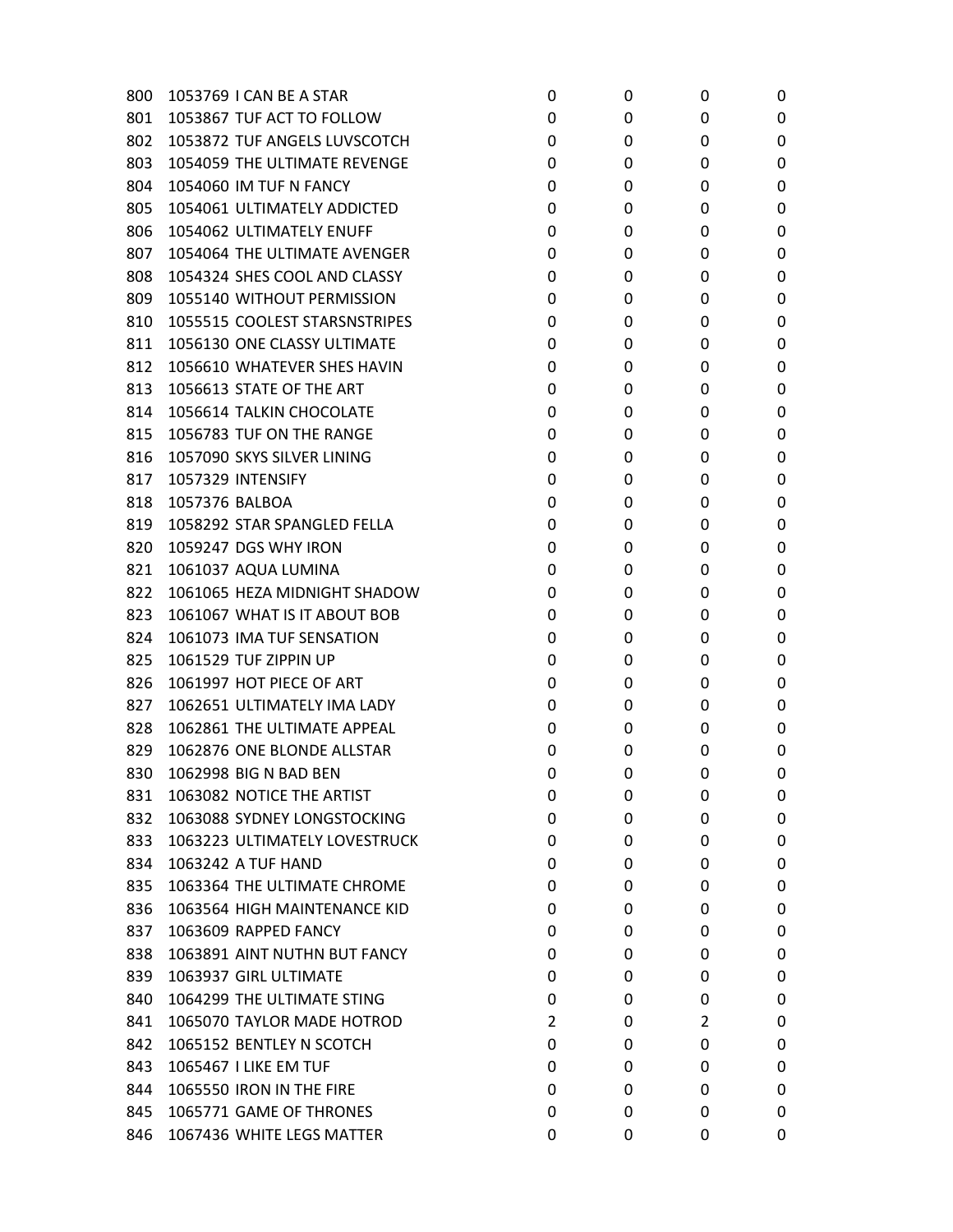| 847 | 1069567 IRON THE BLUES        | 0    | 2  | 2    | 0 |
|-----|-------------------------------|------|----|------|---|
| 848 | 1069568 DGS IRON SIDES        | 0    | 0  | 0    | 0 |
| 849 | 1069569 DGS IRONTASTIC        | 0    | 0  | 0    | 0 |
| 850 | 1069570 DGS INVITETHEAPPLAUSE | 0    | 0  | 0    | 0 |
| 851 | 1069760 DGS BLUEGRASS         | 0    | 0  | 0    | 0 |
| 852 | 1069761 DGS IRON PROOF        | 0    | 0  | 0    | 0 |
| 853 | 1070033 ULTIMATE SAVING GRACE | 0    | 0  | 0    | 0 |
| 854 | 1070083 DGS IRON IT           | 0    | 0  | 0    | 0 |
| 855 | 1070084 DGS LOPIN SO HOT      | 0    | 0  | 0    | 0 |
| 856 | 1070198 PRETTY LOOKIN ALLSTAR | 25.5 | 52 | 77.5 | 0 |
| 857 | 1070809 VIRTUALLY UNSTOPPABLE | 0    | 0  | 0    | 0 |
| 858 | 1071152 LITTLE MELODYS MUSIC  | 0    | 0  | 0    | 0 |
| 859 | 1072098 THE ULTIMATE ART      | 0    | 0  | 0    | 0 |
| 860 | 1072362 DGS INVITINGOOHSNAHHS | 0    | 0  | 0    | 0 |
| 861 | 1072800 TR DEZIGN BY MUSIC    | 0    | 0  | 0    | 0 |
| 862 | 1072861 SHEZA FANCY VINTAGE   | 0    | 0  | 0    | 0 |
| 863 | 1072896 THE GRAY GATSBY       | 0    | 0  | 0    | 0 |
| 864 | 1073058 FSF ZIPMONIQUE        | 0    | 0  | 0    | 0 |
| 865 | 1073101 THE DIXIE WHISTLER    | 0    | 0  | 0    | 0 |
| 866 | 1073352 ULTIMATE WILL         | 0    | 0  | 0    | 7 |
| 867 | 1073593 ULTIMATELY TRUE       | 0    | 0  | 0    | 0 |
| 868 | 1073625 ULTIMATELY THE BEST   | 0    | 0  | 0    | 0 |
| 869 | 1073903 SHEZ OUTTA RANGE      | 0    | 0  | 0    | 0 |
| 870 | 1074019 CERTAINLY TUF         | 0    | 0  | 0    | 0 |
| 871 | 1074130 RAPPED REAL FANCY     | 0    | 0  | 0    | 0 |
| 872 | 1074168 TUF FLYING SOLO       | 0    | 0  | 0    | 0 |
| 873 | 1074275 CERTAINLY ULTIMATE    | 0    | 0  | 0    | 0 |
| 874 | 1074791 SHE HAD TO BE TUF     | 0    | 0  | 0    | 0 |
| 875 | 1074841 LIL ULTIMATE IMPULSE  | 0    | 0  | 0    | 0 |
| 876 | 1074913 TALL GLASS OF BRANDI  | 0    | 0  | 0    | 0 |
| 877 | 1074960 TRSHEZAMUSICMACHINE   | 0    | 0  | 0    | 0 |
| 878 | 1075038 SHEZ MAJORLY TUF      | 0    | 0  | 0    | 0 |
| 879 | 1075043 SHEZA ULTIMATE JAZ    | 0    | 0  | 0    | 0 |
| 880 | 1075200 SHESA HOTRODIN ZIPPO  | 0    | 0  | 0    | 0 |
| 881 | 1075387 NO BACKING DOWN       | 0    | 0  | 0    | 0 |
| 882 | 1075405 SHE INVITES EVERYBODY | 0    | 0  | 0    | 0 |
| 883 | 1076007 LET THEM TALK         | 0    | 0  | 0    | 0 |
| 884 | 1076021 TRUDY AN ULTIMATE     | 0    | 0  | 0    | 0 |
| 885 | 1078910 HOT IS MY SPECIALTY   | 0    | 0  | 0    | 0 |
| 886 | 1080273 WS BEHIND BLUE EYES   | 0    | 0  | 0    | 0 |
| 887 | 1080308 ONLY TUF LADIESNVITED | 1    | 0  | 1    | 0 |
| 888 | 1080403 RED WHITE AND TUF     | 0    | 0  | 0    | 0 |
| 889 | 1080587 PLUM PRETTY VIRTUE    | 30.5 | 1  | 31.5 | 0 |
| 890 | 1081822 LITTLE MISS VIRTUE    | 0    | 0  | 0    | 0 |
| 891 | 1082553 DOMINATING VIRTUE     | 0    | 0  | 0    | 0 |
| 892 | 1082700 BJB GIRL ON FIRE      | 0    | 0  | 0    | 0 |
| 893 | 1082969 ULTIMATELY DETAILED   | 0    | 0  | 0    | 0 |